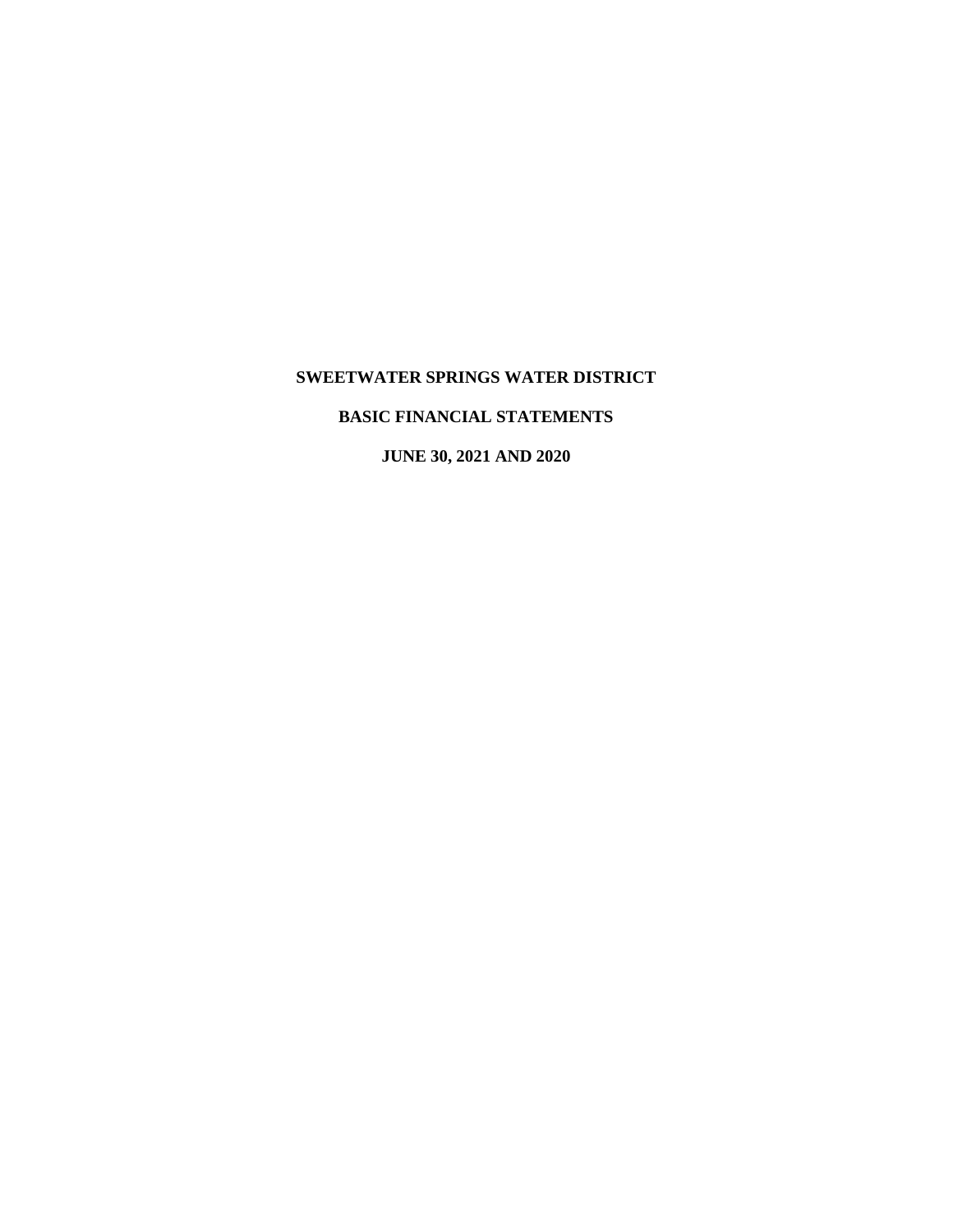## **SWEETWATER SPRINGS WATER DISTRICT FINANCIAL STATEMENTS**

## **JUNE 30, 2021 AND 2020**

## **TABLE OF CONTENTS**

## FINANCIAL SECTION

| <b>Basic Financial Statements:</b> |  |
|------------------------------------|--|
|                                    |  |
|                                    |  |
|                                    |  |
|                                    |  |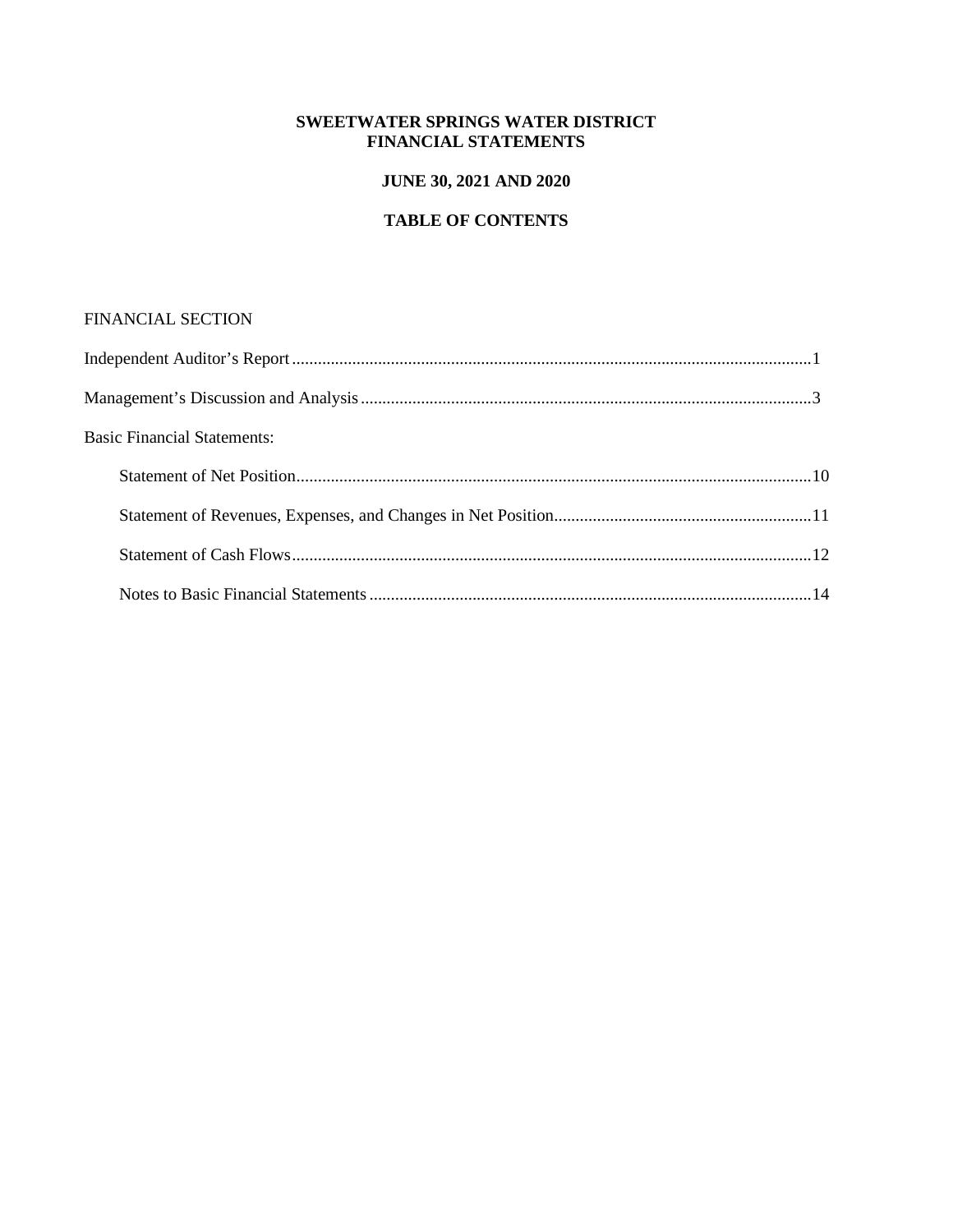# **Management Discussion & Analysis (Unaudited)**

Management has prepared this financial overview of the activities of the Sweetwater Springs Water District for the fiscal year ended June 30, 2021. It serves as an introduction to the financial statements contained in the Audit Report and a summary of major activities of the District for the fiscal year. Much of the analysis is comparative to last year's activity.

The Discussion begins with a comparison of key financial activities to the prior year, together with a selection of financial activities that management considers worthy of special note for FY 2020-21. The condensed financial statements that follow provide a complete financial summary of the Audit Report. Following the financial statements are additional details on capital spending, District debt and future plans of the District.

# **I. SELECTED FINANCIAL ACTIVITIES IN 2020-21**

#### **Selected revenues, expenses, and balances:**

|                                               | FY 2020-21  | FY 2019-20   |
|-----------------------------------------------|-------------|--------------|
| Water Sales:                                  | \$2,756,680 | \$2,600,592  |
| Net Income (Change in Net Position):          | \$1,657,538 | \$1,326,785  |
| Net Income excluding non-cash rev/exp:        | \$652,668   | \$384,249    |
| Surplus operating income transferred to CIRF: | \$270,000   | \$190,000    |
| Operating Expenses (before depreciation):     | \$1,971,245 | \$1,915,118  |
| Capital Improvement expenditures:             | \$244,180   | \$64,472     |
| Debt Payments (principal + interest):         | \$1,141,570 | \$1,028,074  |
| District reserves above policy:               | \$2,351,087 | \$2,020,353  |
| Net Pension Liability (PERS UL):              | \$104,210   | \$483,508    |
| Capital Debt:                                 | \$9.689.186 | \$10,561,406 |

#### **Other Notes for FY 2020-21**

**(1) Fire event.** In August 2020, the Walbridge Fire precipitated mandatory evacuations in our service area. The District filed a FEMA claim for 75% reimbursement for preventative brush removal on Mt. Jackson, but at FYE no funds had been received and this project was put on hold.

**(2) Grant received:** In FY 2020-21 the District was approved to receive \$115,900 in Community Development Block Grant (CDBG) funding for CIP 2021 Design costs from the Community Development Commission (CDC). A total of \$93,283 was received as of FYE.

**(3) Extra payment made to PERS to reduce Net pension liability (UL).** In FY 2020-21 the District made a second extra UL payment to PERS in the sum of \$500,000, in addition to the \$500,000 extra payment made in FY 2019-20. These extra payments were financed in-house by the District's policy reserves, to be reimbursed over a period of seven years beginning in FY 2020-21. The extra UL payments reduced District UL from \$955,362 in FY 2018-19 to \$483,508 in FY 2019-20 to \$104,210 in FY 2020-21.

**(4) Coronavirus (COVID) pandemic**. The impact of the global pandemic on the District's financial activities has been insignificant and is therefore not called out in this Audit.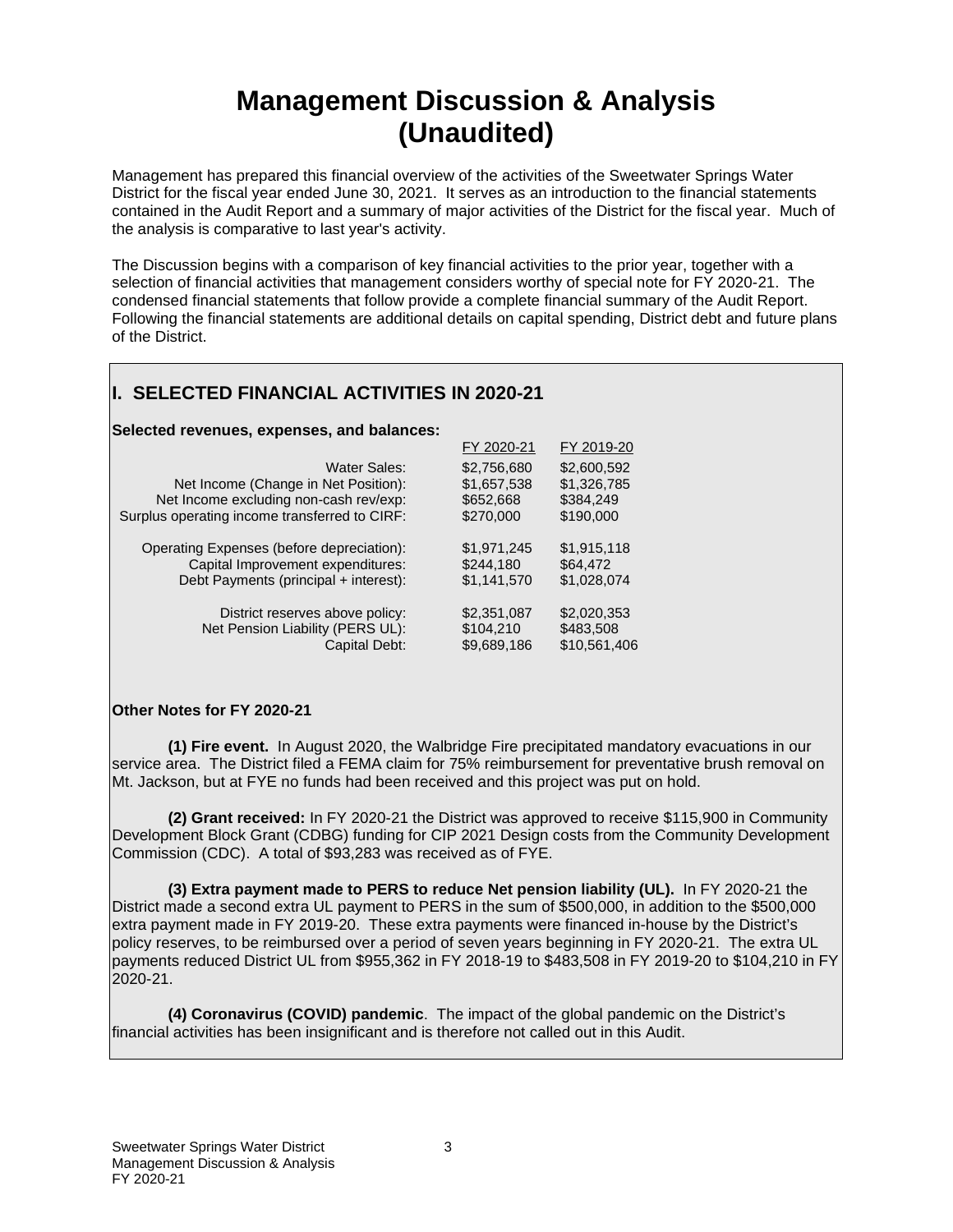## **II. BASIC FINANCIAL STATEMENTS**

The Financial Statements of the District report information about the District using accounting methods similar to those used by private sector companies. These statements offer short- and long-term financial information about its activities. The two statements contained in this Management's Discussion and Analysis are condensed versions of the statements in the Audit Report:

The Statement of Net Position is comparable to a Balance Sheet. It includes all of the District's assets and liabilities and provides information about the nature and amounts of investments in resources (assets) and the obligations of the District's creditors (liabilities). It also provides the basis for computing rate of return, evaluating the capital structure of the District, and assessing the liquidity and financial flexibility of the District.

All of the current fiscal year's revenues and expenses are accounted for in the Statement of Revenues, Expenses, and Changes in Net Position, comparable to an Income Statement. This statement measures the success of the District's operations over the past fiscal year and can be used to determine the District's creditworthiness and whether the District has successfully recovered all its costs through its user fees and other charges.

Not included in this Management's Discussion and Analysis but required in the Audit report is the Statement of Cash Flows. The primary purpose of this statement is to provide information about the District's cash receipts and cash payments during the reporting period. It provides answers to such questions as where did cash come from, what was cash used for, and what was the change in cash balance during the reporting period.

#### **STATEMENT OF NET POSITION**

A summary of the District's Statement of Net Position in FY 2020-21 compared to FY 2019-20 is presented in Table 1 below. Generally, an increase in the District's net position is a good indicator of whether its financial health is improving or deteriorating. The District's net position increased by \$652,668 to \$13,263,893 at FYE 2021, up from \$12,611,225 at FYE 2020, largely due to reducing our pension (part of "Other long-term liabilities" in the table below) and debt liabilities.

#### **Condensed Statement of Net Position**

|                              | <b>FYE 2021</b> | <b>FYE 2020</b> | \$ Change     | % Change |
|------------------------------|-----------------|-----------------|---------------|----------|
| Cash                         | 3,025,538       | 3,025,913       | (375)         | $0.0\%$  |
| Capital Assets               | 19,776,879      | 20,357,734      | (580, 855)    | $-2.9%$  |
| <b>Other Assets</b>          | 450,747         | 462,658         | (11, 911)     | $-2.6%$  |
| <b>Total Assets</b>          | 23,253,165      | 23,846,305      | (593, 140)    | $-2.5%$  |
| Bond & Loan principal debt   |                 |                 |               |          |
| outstanding                  | 9,689,186       | 10,561,406      | (872, 220)    | $-8.3\%$ |
| Other long-term liabilities  | 157,795         | 531,592         | (373, 797)    | -70.3%   |
| Other short-term liabilities | 142,291         | 142,082         | 209           | 0.1%     |
| <b>Total Liabilities</b>     | 9,989,272       | 11,235,080      | (1, 245, 808) | $-11.1%$ |
| Net investment in capital    |                 |                 |               |          |
| assets                       | 10,087,693      | 9,796,329       | 291.364       | 3.0%     |
| Restricted                   | 0               | 0               | O             |          |
| Unrestricted                 | 3,176,200       | 2,814,896       | 361,304       | 12.8%    |
| <b>Total Net Position</b>    | 13,263,893      | 12,611,225      | 652,668       | 5.2%     |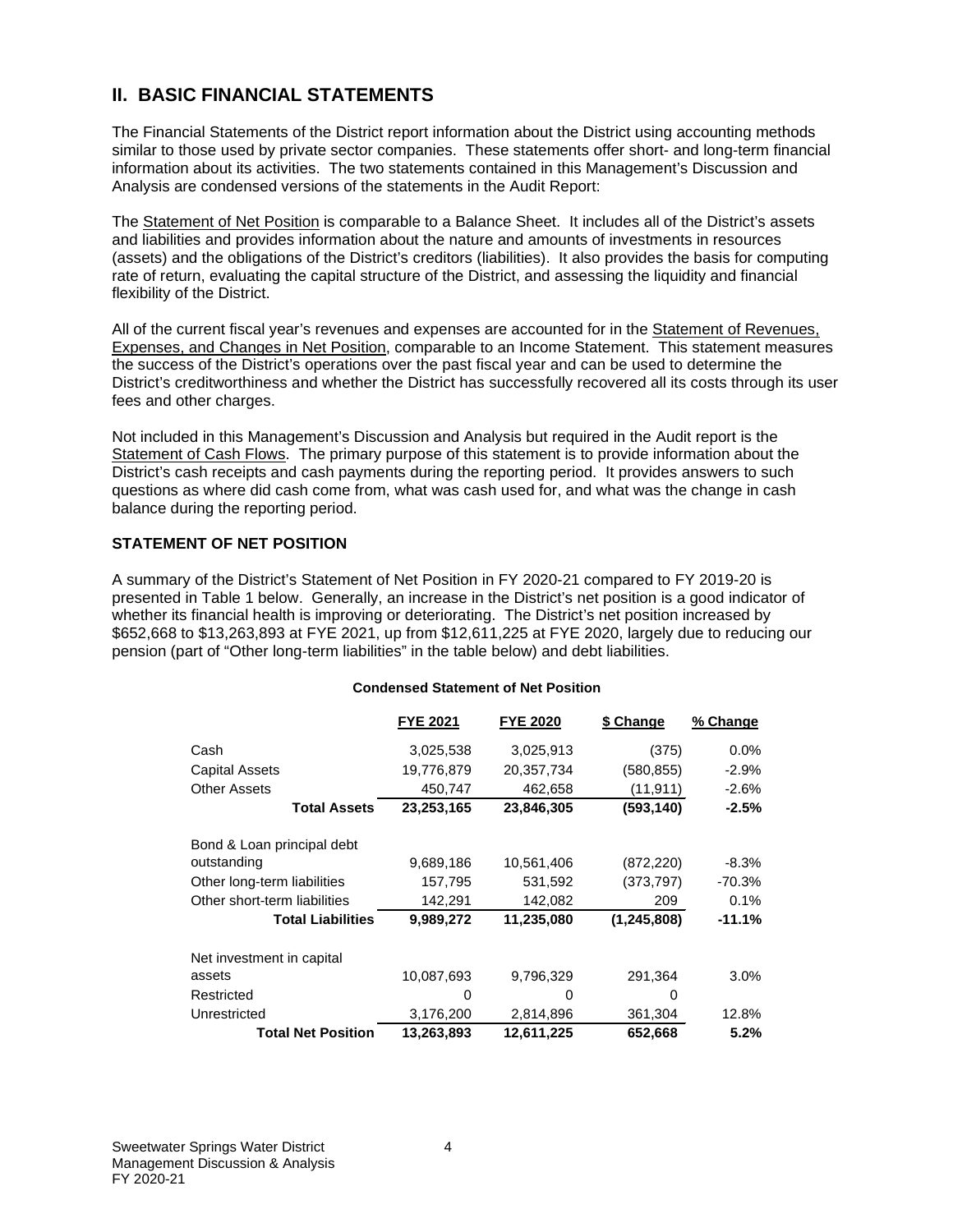#### **STATEMENT OF REVENUES, EXPENSES, AND CHANGES IN NET POSITION**

The Statement of Revenues, Expenses, and Changes in Net Position provides additional information concerning this year's revenues and expenses that impacted net position. Table 2 below compares the District's Statement of Revenues, Expenses, and Changes in Net Position in FY 2020-21 versus FY 2019-20.

|                                             | <b>FYE 2021</b> | <b>FYE 2020</b> | \$ Change | % Change |
|---------------------------------------------|-----------------|-----------------|-----------|----------|
| <b>Water Sales</b>                          | 2,756,680       | 2,600,592       | 156,088   | 6.0%     |
| Property Tax Assessment (flat charge)       | 845.486         | 786,565         | 58,921    | 7.5%     |
| Non-Operating Revenues                      | 291,565         | 209,891         | 81,674    | 38.9%    |
| <b>Total Revenues</b>                       | 3,893,731       | 3,597,048       | 296.683   | 8.2%     |
| <b>Operating Expenses:</b>                  |                 |                 |           |          |
| Salaries & Benefits                         | 1,285,266       | 1,309,457       | (24, 191) | $-1.8%$  |
| Services & Supplies                         | 685.978         | 605,661         | 80,317    | 13.3%    |
| <b>Total Operating Expenses</b>             | 1.971.244       | 1,915,118       | 56,126    | 2.9%     |
| Non-Operating Expenses:                     |                 |                 |           |          |
| Interest                                    | 264,948         | 355,145         | (90, 197) | -25.4%   |
| Other                                       | 0               | 0               | 0         | $0.0\%$  |
| <b>Total Non-Operating Expenses</b>         | 264.948         | 355,145         | (90, 197) | $-25.4%$ |
| <b>Total Expenses</b>                       | 2,236,192       | 2,270,263       | (34,071)  | $-1.5%$  |
| Income before Other Items and Depreciation  |                 |                 |           |          |
| <b>Expense</b>                              | 1,657,539       | 1,326,785       | 330,754   | 24.9%    |
| Other income - unrealized investment gains  | 51,873          | 0               | 51,873    |          |
| Other - PERS UL Interest & Assumption Chges | (155, 254)      | (83, 597)       | (71, 657) | $0.0\%$  |
| <b>Depreciation Expense</b>                 | (901, 490)      | (858,939)       | (42, 551) | 5.0%     |
| <b>Change in Net Position (Net Income)</b>  | 652,668         | 384,249         | 268,419   | 69.9%    |

#### **Condensed Statement of Revenues, Expenses, and Changes in Net Position Table 2**

**Income before Other Items and Depreciation Expense** was \$1,657,538, an increase of \$330,753 from last fiscal year.

Total **revenues** were \$3,893,731, about 8.2% more than last year. Water Sales were up 6% from last year; charges for water were increased by 5%. Flat charge revenue, collected via property tax bills, is expected to remain constant from year to year at around \$750,000. This year it came in at \$845,486, bolstered by a one-time flat charge collection on a large construction project in Guerneville (West County Health Center). Non-operating revenues -- \$291,565 -- consist primarily of (1) interest income; (2) rent received from cell tower tenants on the District's Mt. Jackson property; and (3) construction of new services during the fiscal year.

On the expense side, total **expenses** decreased by \$34,070, or 1.5%, compared to last year mostly due to decreases in capital interest expense. Salaries & Benefits also decreased as the District operated short-staffed for part of the year.

Sweetwater Springs Water District 5 Management Discussion & Analysis FY 2020-21 **Income after accounting for "Other Items" (Change in Net Position)** was \$652,668 at FYE, compared to \$384,249 in FY 2019-20. Included in "other items" are non-cash revenues/expenses. They include (1) Unrealized investment earnings/losses on District funds invested with the Public Agency Retirement Service (PARS); (2) PERS interest charges on UL, as well as adjustments to UL due to changes in PERS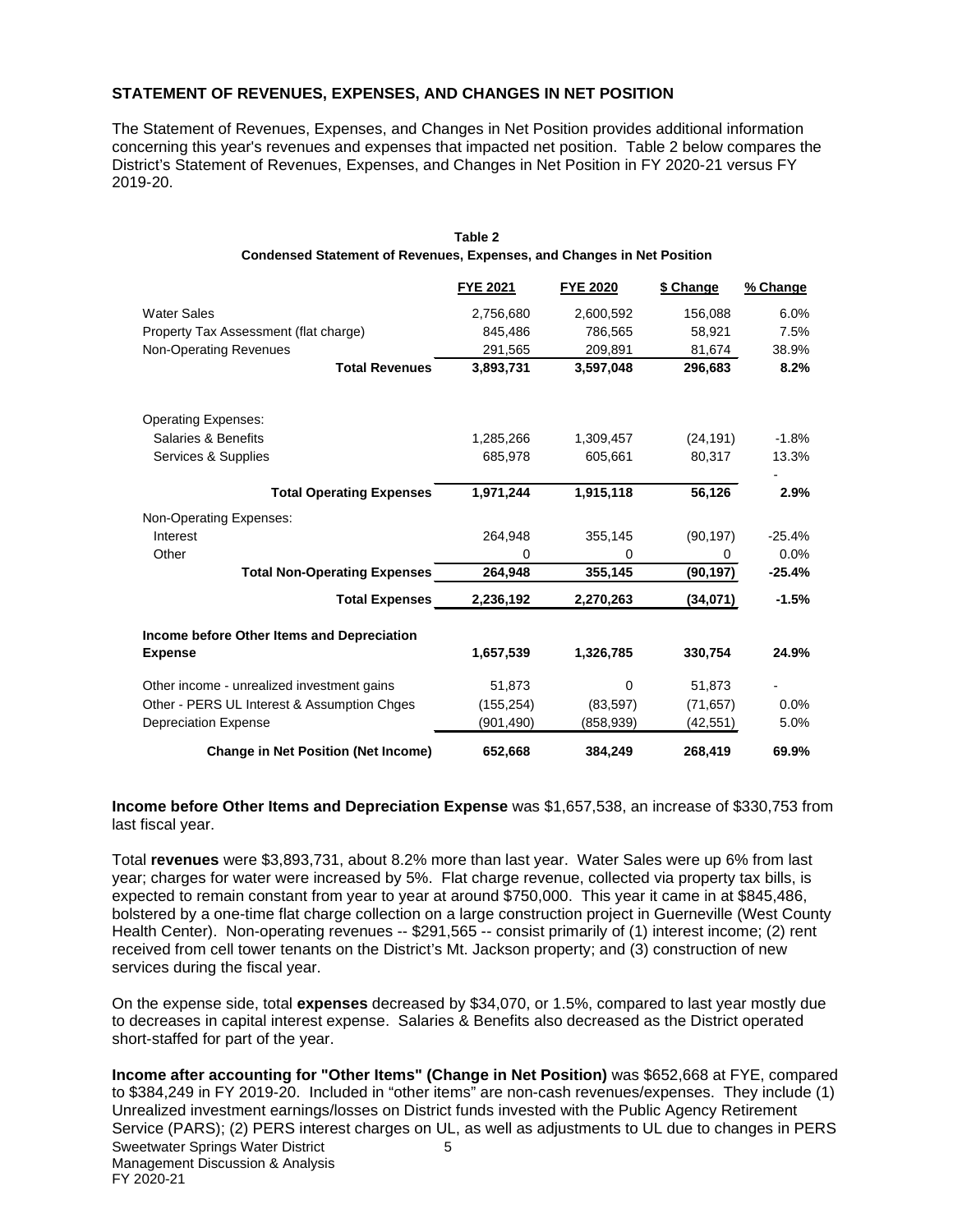assumptions that impact the calculation of projected future costs of the District's retirement program.; and (3) Depreciation expense calculations.

## **III. CAPITAL SPENDING**

In FY 2020-21, the District began CIP 2021, and also completed a small emergency project in Monte Rio.

| Project                                        | Amount spent FY<br><b>Project Description</b><br>2020-21                                                           |           | % complete at FYE<br>2021                                       |
|------------------------------------------------|--------------------------------------------------------------------------------------------------------------------|-----------|-----------------------------------------------------------------|
| CIP 2021                                       | Replace 5600 If of galvanized pipe<br>and lead goosenecks with 6" HDPE<br>main on Old River Rd and Woodland<br>Dr. | \$114,958 | Unknown. At FYE,<br>construction portion<br>not yet out to bid. |
| Main St. Monte Rio<br><b>Emergency Project</b> | Replace 1040' of 4" steel main with<br>6" HDPE prior to scheduled paving<br>by the County of Sonoma.               | \$129,222 | 100% complete.                                                  |

In addition to these capital projects, a total of \$22,608 was spent on Tank/Facilities improvements and \$47,677 was spent to purchase a new utility truck.

## **IV. DISTRICT DEBT/SOURCES OF DEBT REPAYMENT**

At the beginning of FY 2020-21, the District owed a total of \$10,561,405 in bond debt, state loans, and a private placement loan. During the year the District made \$872,219 in principal payments, including paying off the last State Loan one year early. No new debt was taken out in FY 2020-21. At FYE, the District owed a total of \$9,689,186 in borrowed funds.

The table below summarizes activity on the bonds and loans in FY 2020-21:

| <b>DEBT TYPE</b>                 | ORIGINAL<br><b>PRINCIPAL</b> | PRINCIPAL OWED<br><b>JULY 1, 2020</b> | <b>PRINCIPAL PAID</b><br>FY 2020-21 | <b>PRINCIPAL</b><br><b>OWED FYE</b><br>2021 |
|----------------------------------|------------------------------|---------------------------------------|-------------------------------------|---------------------------------------------|
| USDA G.O.<br><b>Bonds</b>        | \$1,647,875 (2014)           | \$1,516,026                           | \$28,278                            | \$1,487,748                                 |
| USDA G.O.<br><b>Bonds</b>        | \$1,535,000 (2019)           | \$1,535,000                           | \$25,000                            | \$1,510,000                                 |
| Capital One<br><b>Bonds</b>      | 7,993,000 (2013)             | \$5,623,892                           | \$368,000                           | \$5,255,892                                 |
| State Loans                      | \$3,013,500 (1996)           | \$282,727                             | \$282,727                           | \$0                                         |
| Private<br><b>Placement Loan</b> | \$3,000,000 (2008)           | \$1,603,760                           | \$168,215                           | \$1,435,545                                 |
|                                  |                              | \$10,561,405                          | \$872,219                           | \$9,689,186                                 |

With interest, actual payments on District bond and loan debt were \$1,141,570. The District allocates revenue from flat charges, the CDR<sup>[1](#page-5-0)</sup> portion of the Water Sales revenue, and capital interest to pay for annual principal and interest on debt, itemized for FY 2020-21 as shown below:

Flat Charges: \$848,198

Sweetwater Springs Water District 6 Management Discussion & Analysis

<span id="page-5-0"></span><sup>&</sup>lt;sup>1</sup> CDR stands for "Capital Debt Reduction".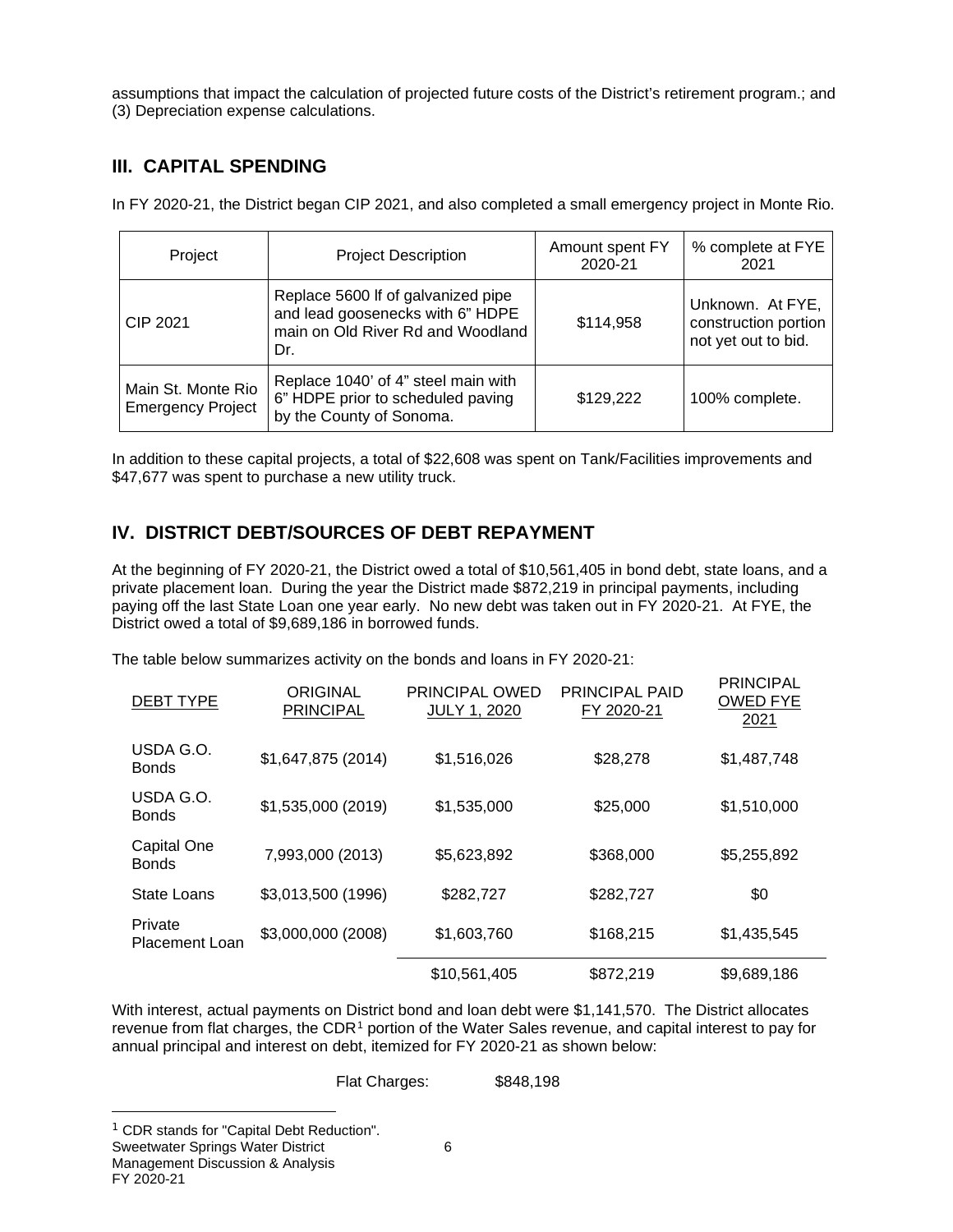| \$1,175,493 |
|-------------|
| \$10,722    |
| \$316,573   |
|             |

The surplus from these sources of revenue -- \$33,923 in FY 2020-21 – together with operating surpluses (\$270,000) forms the basis for in-house funding for capital construction.

## **V. DISTRICT RESERVES AND RESERVES ABOVE POLICY**

The District adopted a Reserve Policy in 2009 that calls for leaving a designated amount of District funds in reserve for emergencies. All other District funds are considered "reserves above policy" and available for spending. In FY 2020-21, District policy reserves were \$1,402,661. However, during the year, \$500,000 of policy reserves were loaned to Operations in addition to the \$500,000 loaned in FY 2019-20 for the purpose of paying down pension (UL) debt. Payback on this loan also began this year, with the first of seven \$135,000 installments reimbursed to policy reserves from Operations. At FYE policy reserves net the portion of these loans still outstanding were \$537,661. Reserves above policy were \$2,351,087, as detailed below:

| Reserves Above Policy: \$2,351,087 |             |
|------------------------------------|-------------|
| Less Policy Reserves:              | (\$537,661) |
| Total District Funds*:             | \$2,888,748 |

\* *Does not include Operations checking accounts*

## **VI. ECONOMIC FACTORS, PROJECTED CAPITAL EXPENDITURES/SOURCES OF FUNDING**

The bulk of the District's income is tied to water sales and flat charge revenue, both unaffected in any major way by economic events. The bulk of the District's cash on hand - over 85 percent - is conservatively managed via the County of Sonoma's investment pool. Interest rates remain low but invested principal is secure. In addition to funds invested with the County, the District has invested in mutual funds through the Public Agency Retirement System (PARS). Use of the PARS funds is limited to an amount no greater than the costs of the PERS retirement program. The PARS investment is similar to the District's investment with the California Employee Retirement Benefit Trust (CERBT), managed by CalPERS. Use of funds invested with CERBT are limited to amounts no greater than the cost of retiree health benefits.

The District's 2020-25 Capital Improvement Program identifies over \$3.7 million of additional capital projects. According to the District's long-term budget for this same time period annual capital construction costs will average about \$750,000. The District's capital construction is funded from four sources:

- **►** Surplus revenue. The District's goal is to increase surplus operating revenue to \$500,000 annually. In FY 2020-21 it was budgeted at \$270,000, and that amount was actually achieved. Together with surplus flat charge/CDR revenue of \$33,923, total surplus revenue in FY 2021 totalled \$303,923.
- **Grants**. At FYE the District was approved to receive \$115,900 in CDBG grant funding from the CDC. At FYE, \$93,283 had been received. The District is actively pursuing grant funding from several sources.
- **Loan proceeds.** The District is not considering incurring additional debt at FYE.
- **Reserves.** Reserves available for capital spending and capital debt ("reserves above policy") were at \$2,351,087 at FYE 2021. Less anticipated debt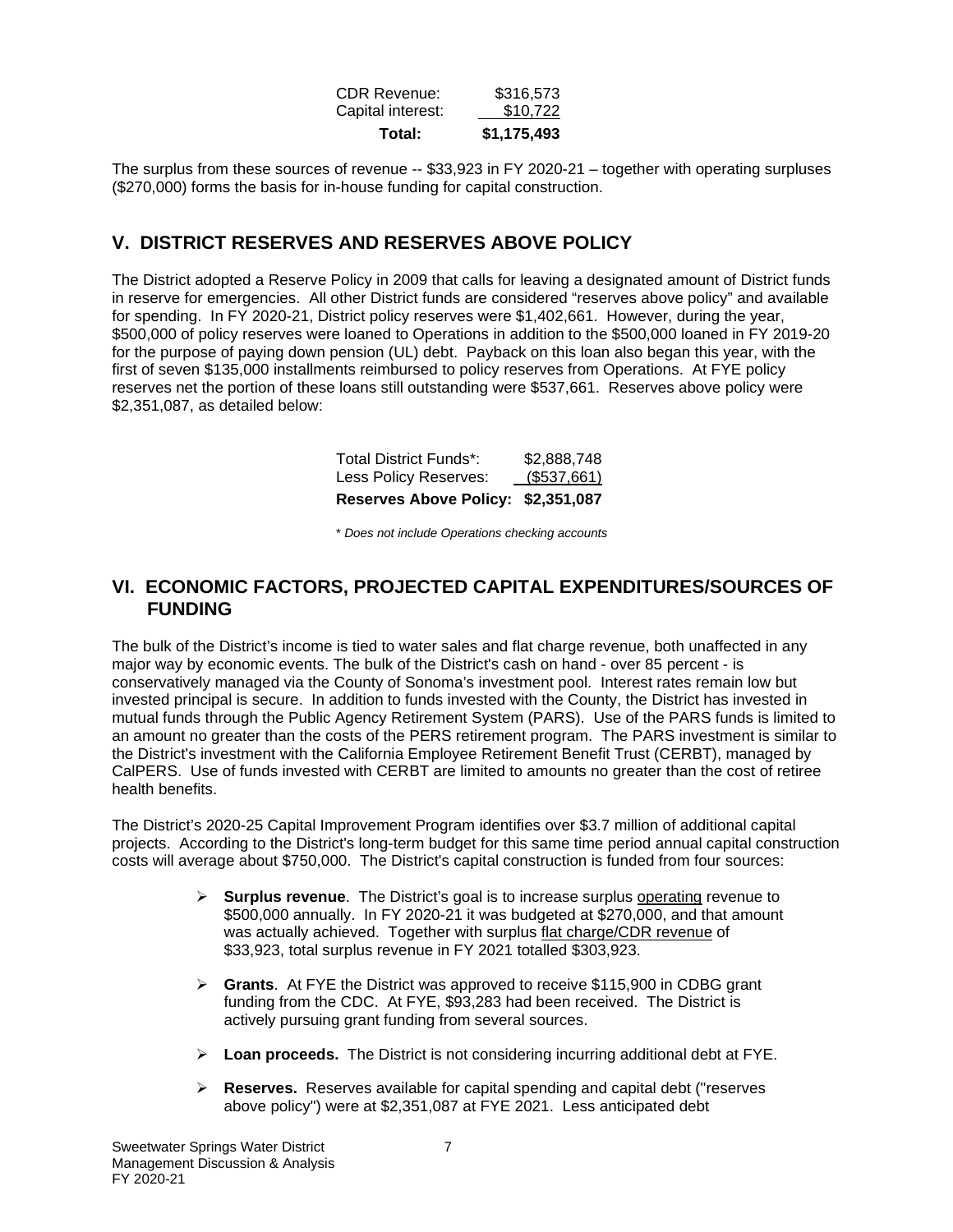expenditures in FY 2021-22 as well as funds with PARS and CERBT, reserves available for capital projects at FYE were \$1,231,117:

| Reserves available for capital projects: \$1,231,117 |              |
|------------------------------------------------------|--------------|
| Less funds at PARS/CERBT:                            | (\$337,433)  |
| Less FY 2021-22 debt payments:                       | (\$782,537): |
| Reserves Above Policy:                               | \$2,351,087  |

## **VII. REQUEST FOR INFORMATION**

This financial report is designed to provide our customers and creditors with a general overview of the district's finances and to demonstrate the district's accountability for the money it receives. If you have questions about this report or need additional financial information, contact the Sweetwater Springs Water District at P.O. Box 48, Guerneville, California, 95446.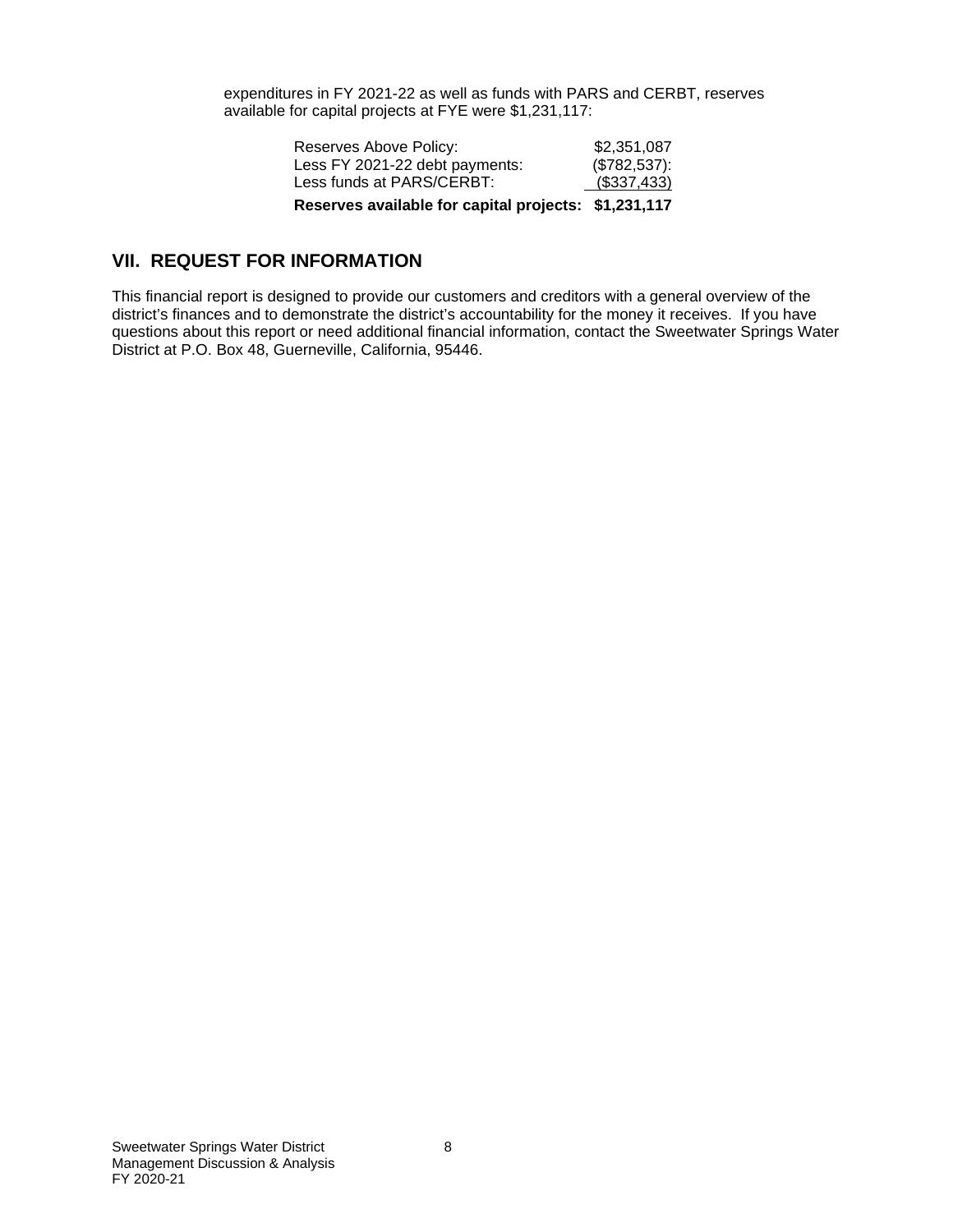## **MICHAEL A. CELENTANO**

 Certified Public Accountant 12204 E Camino Loma Vista 707-367-9729 Yuma AZ 85367 [maccpa@pacific.net](mailto:maccpa@pacific.net)

Board of Directors Sweetwater Springs Water District Guerneville, California

Independent Auditor's Report

I have audited the accompanying financial statements of the business-type activities of Sweetwater Springs Water District as of and for the year ended June 30, 2021 and 2020 and the related notes to the financial statements, which collectively comprise the District's basic financial statements as listed in the table of contents.

#### **Management's Responsibility for the Financial Statements**

Management is responsible for the preparation and fair presentation of these financial statements in accordance with accounting principles generally accepted in the United States of America; this includes the design, implementation, and maintenance of internal control relevant to the preparation and fair presentation of financial statements that are free from material misstatement, whether due to fraud or error.

#### **Auditor's Responsibility**

My responsibility is to express an opinion on these financial statements based on my audit. I conducted my audit in accordance with auditing standards generally accepted in the United States of America. Those standards require that I plan and perform the audit to obtain reasonable assurance about whether the financial statements are free from material misstatement.

An audit involves performing procedures to obtain audit evidence about the amounts and disclosures in the financial statements. The procedures selected depend on the auditor's judgment, including the assessment of the risks of material misstatement of the financial statements, whether due to fraud or error. In making those risk assessments, the auditor considers internal control relevant to the entity's preparation and fair presentation of the financial statements in order to design audit procedures that are appropriate in the circumstances, but not for the purpose of expressing an opinion on the effectiveness of the entity's internal control. Accordingly, I express no such opinion. An audit also includes evaluating the appropriateness of accounting policies used and the reasonableness of significant accounting estimates made by management, as well as evaluating the overall presentation of the financial statements.

I believe that the audit evidence I have obtained is sufficient and appropriate to provide a basis for my audit opinions.

## **Basis for Qualified Opinion**

Management has not adopted GASB Statement 68 "Accounting and Financial Reporting of Pension Plans." and amendments to GASB 68". Accounting principles generally accepted in the United States of America require that Deferred Inflows/Outflows and Adjusted Pension Expense be recorded currently which would increase the assets and liabilities and change the pension expense. The effect on Deferred Inflows/Outflows and payroll and employee benefits expenses has not been determined. See Footnote 6 for more detail.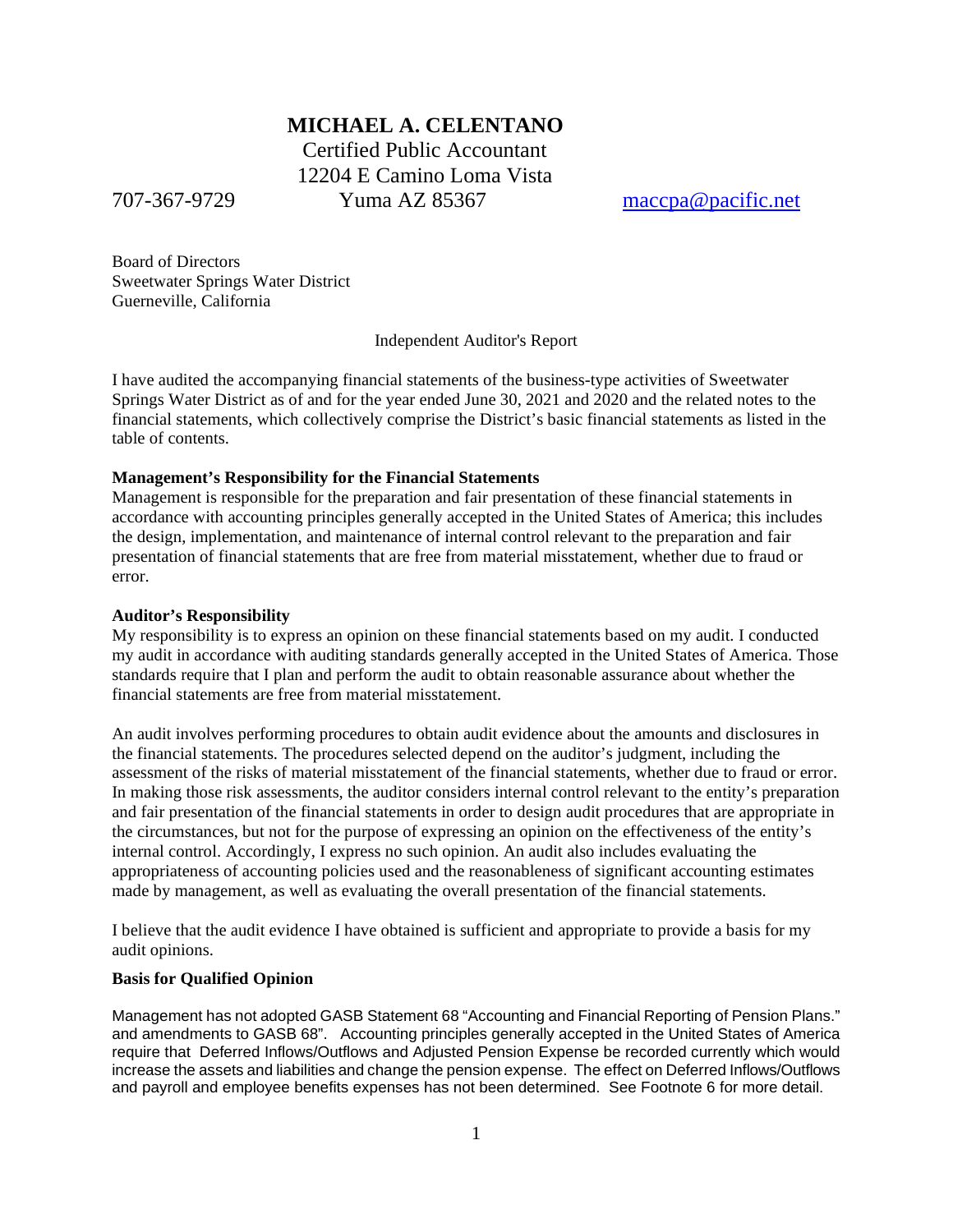Management has not adopted GASB Statement 75 "Accounting and Financial Reporting for Postemployment Benefits Other than Pensions". Accounting principles generally accepted in the United States of America require that Unfunded Postemployment Benefit's Liability, Deferred Inflows/Outflows and Adjusted Employee Benefits Expense be recorded currently which would increase the liabilities and decrease the fund balance and change the employee benefit expense. The amount by which this departure would affect the liabilities by increasing Net OPEB Liability by \$235,029 and decreasing fund balance by \$ \$235,029. The effect on Deferred Inflows/Outflows and payroll and employee benefit expenses has not been determined. See Footnote 11 for more detail.

#### **Qualified Opinion**

In my opinion, except for the effects of the matter described in the "Basis for Qualified Opinion" paragraphs, the financial statements referred to above present fairly, in all material respects, the respective financial position of the business-type activities of Sweetwater Springs Water District as of June 30, 2021 and 2020 and the respective changes in financial position and cash flows thereof for the year then ended in accordance with accounting principles generally accepted in the United States of America.

#### **Other Matters**

## *Required Supplementary Information*

Accounting principles generally accepted in the United States of America require that the management's discussion and analysis on pages 3-9 be presented to supplement the basic financial statements. Such information, although not a part of the basic financial statements, is required by the Governmental Accounting Standards Board, who considers it to be an essential part of financial reporting for placing the basic financial statements in an appropriate operational, economic, or historical context. I have applied certain limited procedures to the required supplementary information in accordance with auditing standards generally accepted in the United States of America, which consisted of inquiries of management about the methods of preparing the information and comparing the information for consistency with management's responses to my inquiries, the basic financial statements, and other knowledge I obtained during my audit of the basic financial statements. I do not express an opinion or provide any assurance on the information because the limited procedures do not provide me with sufficient evidence to express an opinion or provide any assurance.

Michael A Celentano Certified Public Accountant

October 19, 2021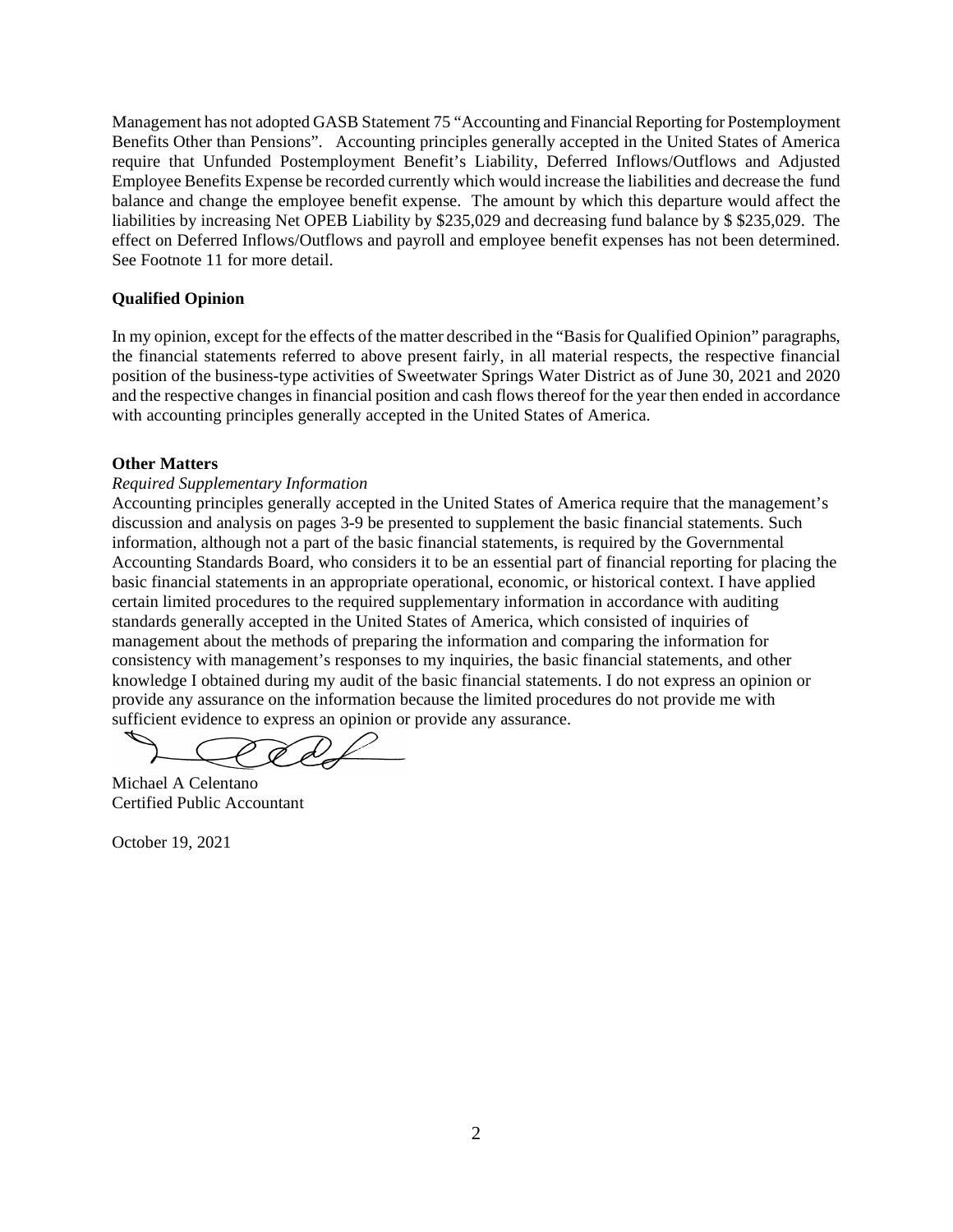## **SWEETWATER SPRINGS WATER DISTRICT STATEMENT OF NET POSITION June 30, 2021 and 2020**

|                                              |                 | June 30, 2021          |                          | June 30, 2020  |  |
|----------------------------------------------|-----------------|------------------------|--------------------------|----------------|--|
| <b>ASSETS</b>                                |                 |                        |                          |                |  |
| <b>CURRENT ASSETS</b>                        |                 |                        |                          |                |  |
| Cash and investments                         | \$              | 1,937,788              | \$                       | 1,766,601      |  |
| Accounts receivable                          |                 | 131,859                |                          | 151,762        |  |
| Flat charges receivables                     |                 | 30,622                 |                          | 33,333         |  |
| Unbilled revenue                             |                 | 225,512                |                          | 214,808        |  |
| Inventory                                    |                 | 56,505                 |                          | 56,505         |  |
| Prepaid expenses                             |                 | 6,250                  |                          | 6,250          |  |
| TOTAL CURRENT ASSETS                         |                 | 2,388,536              |                          | 2,229,259      |  |
| NONCURRENT ASSETS                            |                 |                        |                          |                |  |
| Land                                         |                 | 143,053                |                          | 143,053        |  |
| Construction in progress                     |                 | 114,958                |                          |                |  |
| Buildings and improvements                   |                 | 32,429,180             |                          | 32,277,351     |  |
| Machinery and equipment                      |                 | 711,404                |                          | 663,169        |  |
| Less-accumulated depreciation                |                 | (13,621,716)           |                          | (12, 725, 839) |  |
| TOTAL CAPITAL ASSETS, NET                    |                 | 19,776,879             |                          | 20,357,734     |  |
| OTHER NONCURRENT ASSETS                      |                 |                        |                          |                |  |
| Restricted cash and investments              |                 | 1,087,750              |                          | 1,259,312      |  |
| TOTAL OTHER NONCURRENT ASSETS                |                 | $\overline{1,}087,750$ |                          | 1,259,312      |  |
| <b>TOTAL ASSETS</b>                          |                 | 23, 253, 165           |                          | 23,846,305     |  |
| <b>LIABILITIES</b>                           |                 |                        |                          |                |  |
| <b>CURRENT LIABILITIES</b>                   |                 |                        |                          |                |  |
| Accounts payable                             |                 | 8,098                  |                          |                |  |
| Accrued wages                                |                 | 15,020                 |                          | 12,281         |  |
| Accrued interest                             |                 | 99,016                 |                          | 103,418        |  |
| Customer deposits                            |                 | 15,077                 |                          | 16,277         |  |
| Road maintenance obligations                 |                 | 5,080                  |                          | 10,106         |  |
| Current portion of long term debt            |                 | 523,771                |                          | 728,225        |  |
| TOTAL CURRENT LIABILITIES                    |                 | 666,062                |                          | 870,307        |  |
| <b>LONG TERM LIABILITIES</b>                 |                 |                        |                          |                |  |
| Compensated absences                         |                 | 65,398                 |                          | 54,359         |  |
| General obligation bonds payable             |                 | 7,902,190              |                          | 8,253,641      |  |
| California safe drinking water bonds payable |                 |                        |                          | 143,429        |  |
| Citizens business bank (COP) payable         |                 | 1,263,225              |                          | 1,436,111      |  |
| Net pension liabilty                         |                 | 104,210                |                          | 483,508        |  |
| Other postemployment benefits payable        |                 | (11, 813)              |                          | (6,275)        |  |
| TOTAL LONG TERM LIABILITIES                  |                 | 9,323,210              |                          | 10,364,773     |  |
| <b>TOTAL LIABILITIES</b>                     |                 | 9,989,272              |                          | 11,235,080     |  |
| <b>NET POSITION</b>                          |                 |                        |                          |                |  |
| Net Investment in capital assets             |                 | 10,087,693             |                          | 9,796,329      |  |
| Unrestricted                                 |                 | 3,176,200              |                          | 2,814,896      |  |
| TOTAL NET POSITION                           | $\overline{\$}$ | 13,263,893             | $\overline{\mathcal{S}}$ | 12,611,225     |  |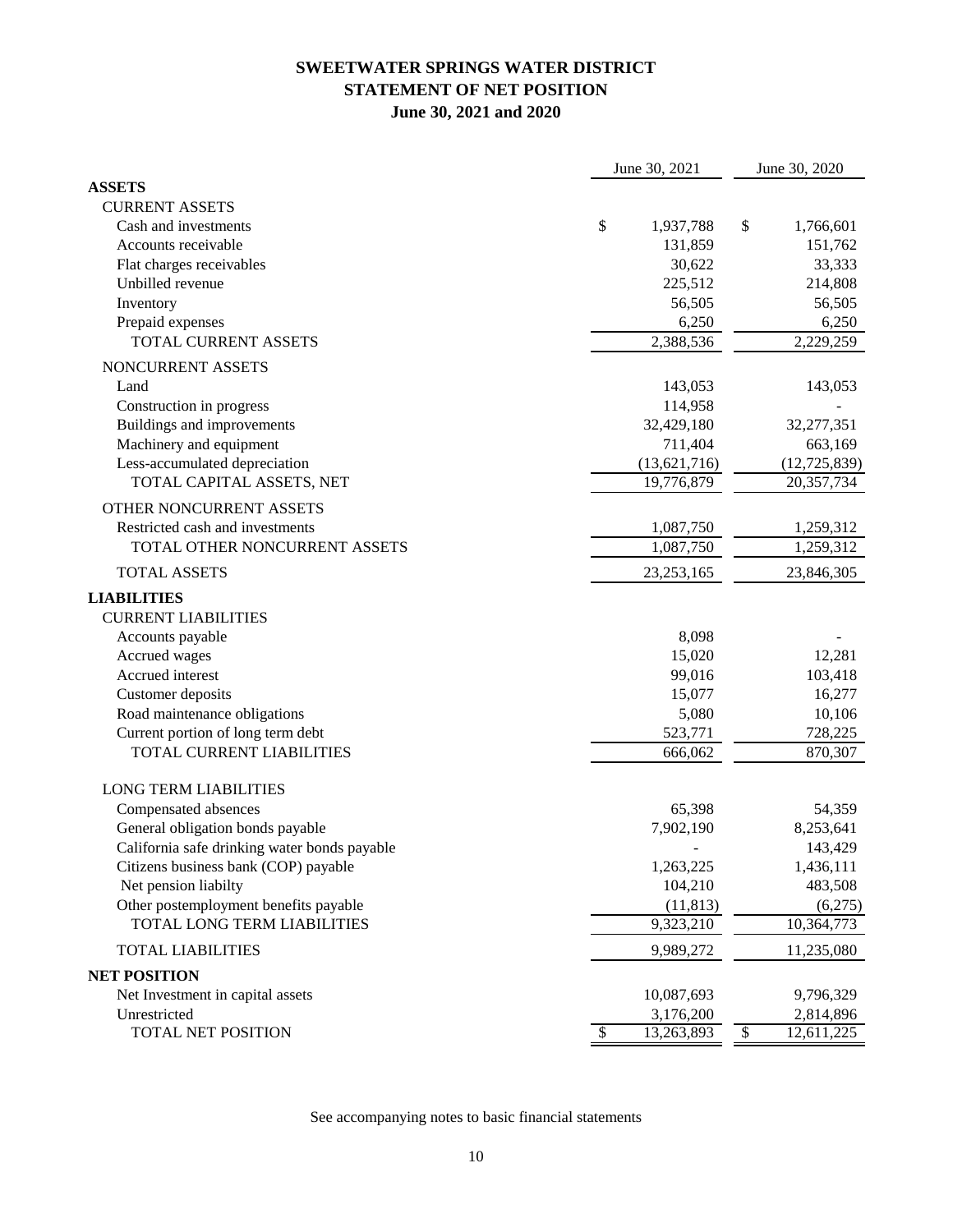## **For the Fiscal Year Ended June 30, 2021 and 2020 STATEMENT OF REVENUES, EXPENSES, AND CHANGES IN NET POSITION SWEETWATER SPRINGS WATER DISTRICT**

|                                                | Totals           | Totals           |
|------------------------------------------------|------------------|------------------|
|                                                | June 30, 2021    | June 30, 2020    |
| <b>Operating Revenues</b>                      |                  |                  |
| Charges for services                           | 2,756,680<br>\$  | 2,600,592<br>\$  |
| <b>Total Operating Revenues</b>                | 2,756,680        | 2,600,592        |
| <b>Operating Expenses</b>                      |                  |                  |
| Salaries and employee benefits                 | 1,285,266        | 1,309,457        |
| Service and supplies                           | 685,978          | 605,661          |
| Depreciation                                   | 901,490          | 858,939          |
| <b>Total Operating Expenses</b>                | 2,872,734        | 2,774,057        |
| Operating Income (Loss)                        | (116, 054)       | (173, 465)       |
| <b>Non-Operating Revenues (Expenses)</b>       |                  |                  |
| Interest income                                | 15,601           | 45,058           |
| Rents                                          | 113,109          | 109,392          |
| Flat charges                                   | 845,486          | 786,565          |
| Grant income                                   | 93,283           |                  |
| Other non-operating revenue                    | 121,445          | 55,441           |
| Change in actuarial assumptions                | (135, 975)       | (33, 628)        |
| Interest expense unfunded pension liability    | (19,279)         | (49,969)         |
| Interest expense                               | (264, 948)       | (355, 145)       |
| <b>Total Non-Operating Revenues (Expenses)</b> | 768,722          | 557,714          |
| Net Income (Loss)                              | 652,668          | 384,249          |
| Total Net Position, Beginning of Fiscal Year   | 12,611,225       | 12,226,976       |
| Total Net Position, End of Fiscal Year         | 13,263,893<br>S. | 12,611,225<br>\$ |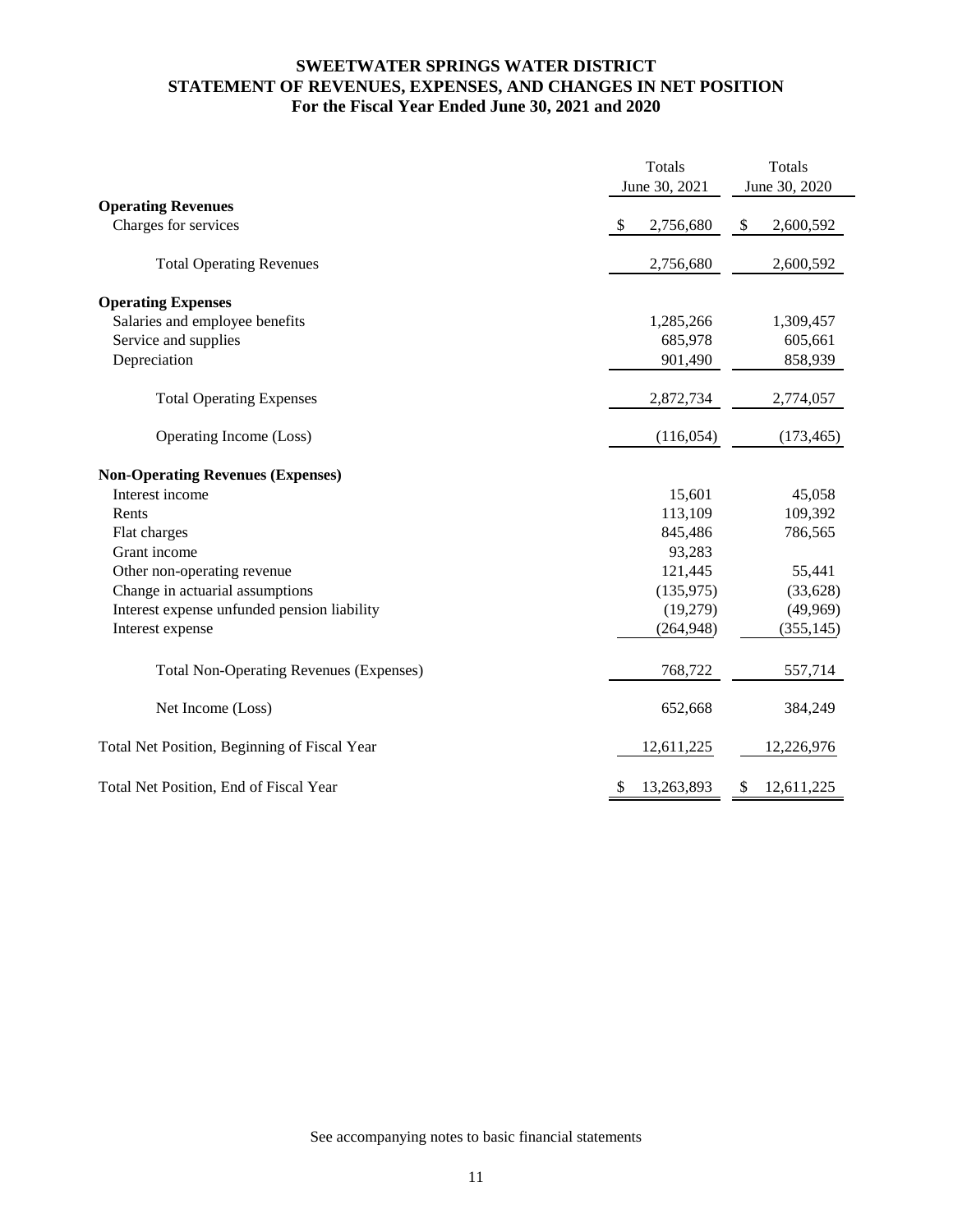## **SWEETWATER SPRINGS WATER DISTRICT STATEMENT OF CASH FLOWS For the Fiscal Year Ended June 30, 2021 and 2020**

|                                                                   |                           | Totals<br>June 30, 2021 | <b>Totals</b><br>June 30, 2020 |
|-------------------------------------------------------------------|---------------------------|-------------------------|--------------------------------|
| <b>Cash Flows From Operating Activities</b>                       |                           |                         |                                |
| Cash received from customers                                      | \$                        | 2,764,679               | \$<br>2,575,819                |
| Payments to suppliers for goods and services                      |                           | (682,906)               | (670, 795)                     |
| Payments to employees and related items                           |                           | (1,277,026)             | (1, 296, 413)                  |
| Net cash flows provided by operating activities                   |                           | 804,747                 | 608,611                        |
| Cash Flows From Capital and Related Financing Activities          |                           |                         |                                |
| Acquisition of capital assets                                     |                           | (320, 635)              | (265,940)                      |
| Proceeds from long term debt                                      |                           |                         | 37,893                         |
| Grant income                                                      |                           | 93,283                  |                                |
| Payments on long term debt                                        |                           | (872, 220)              | (684, 427)                     |
| Payments on net pension liablity                                  |                           | (534, 552)              | (555, 451)                     |
| Interest payments                                                 |                           | (269, 350)              | (381, 539)                     |
| Net cash flows (used) by capital and related financing activities |                           | (1,903,474)             | (1,849,464)                    |
| Cash Flows From Non-Capital and Related Financing Activities      |                           |                         |                                |
| Flat charges                                                      |                           | 848,197                 | 791,585                        |
| Miscellaneous non-operating revenues                              |                           | 121,445                 | 55,441                         |
| Net cash provided by non-capital and related financing activities |                           | 969,642                 | 847,026                        |
| <b>Cash Flows From Investing Activities</b>                       |                           |                         |                                |
| Rents                                                             |                           | 113,109                 | 109,392                        |
| Interest income                                                   |                           | 15,601                  | 45,058                         |
| Net cash flows provided by investing activities                   |                           | 128,710                 | 154,450                        |
| Net Increase (Decrease) in Cash and Investments                   |                           | (375)                   | (239, 377)                     |
| Cash and Investments, Beginning of Fiscal Year                    |                           | 3,025,913               | 3,265,290                      |
| Cash and Investments, End of Fiscal Year                          | $\boldsymbol{\mathsf{S}}$ | 3,025,538               | \$<br>3,025,913                |
| Reconciliation of Cash and Investments to Amounts                 |                           |                         |                                |
| Reported on the Statement of Net Position:                        |                           |                         |                                |
| Cash and investments                                              | \$                        | 1,937,788               | \$<br>1,766,601                |
| Restricted cash and investments                                   |                           | 1,087,750               | 1,259,312                      |
|                                                                   | \$                        | 3,025,538               | \$<br>3,025,913                |
| <b>Supplemental Disclosures:</b>                                  |                           |                         |                                |
| Interest expense during the fiscal year                           | \$                        | 264,948                 | \$<br>355,145                  |
| Interest capitalized during the fiscal year                       | \$                        |                         |                                |
|                                                                   |                           |                         |                                |

(continued)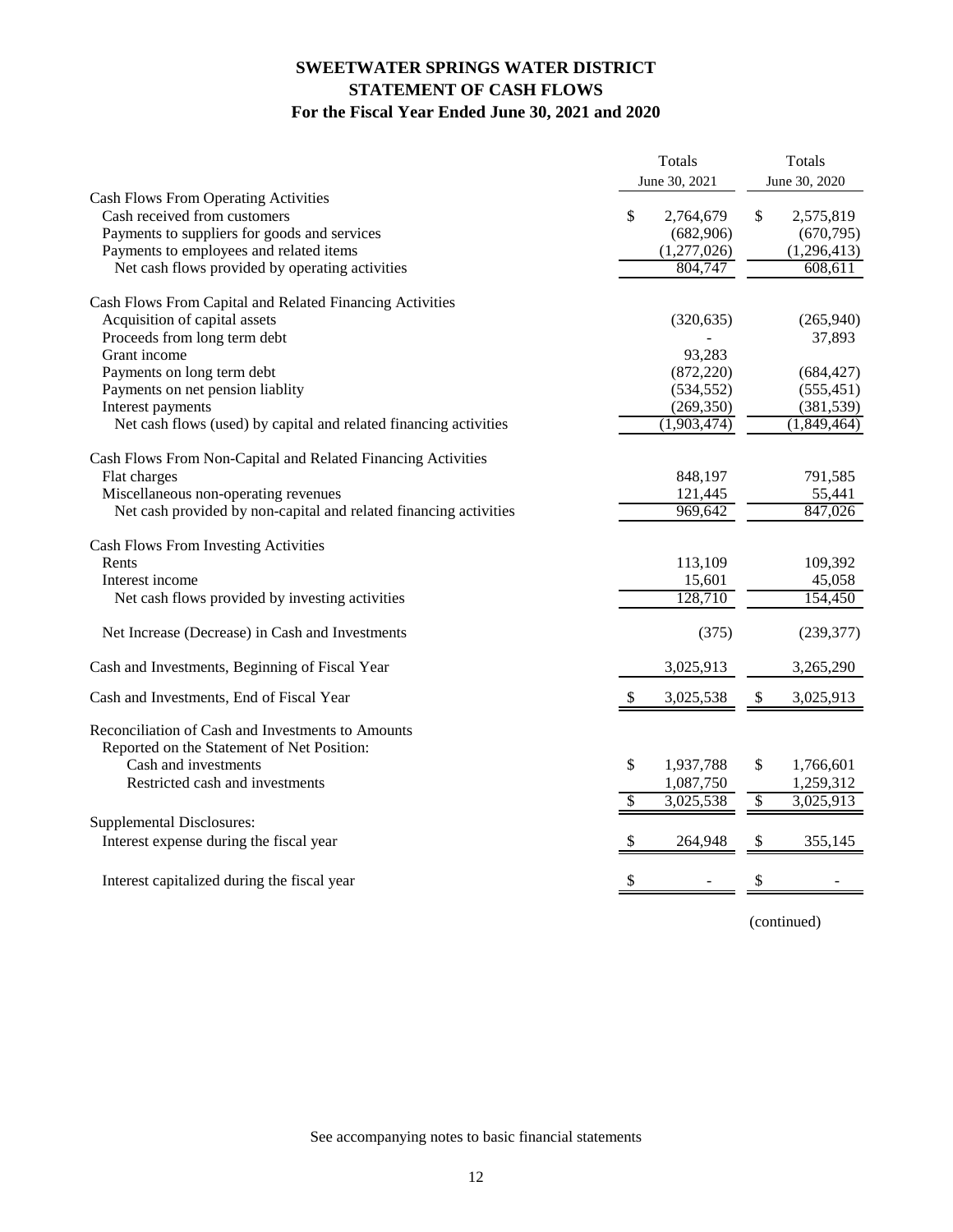## **SWEETWATER SPRINGS WATER DISTRICT COMPARATIVE STATEMENT OF CASH FLOWS For the Fiscal Year Ended June 30, 2021 and 2020**

## **(Continued)**

|                                                                       |               | Totals<br>June 30, 2021 | Totals<br>June 30, 2020 |            |
|-----------------------------------------------------------------------|---------------|-------------------------|-------------------------|------------|
| Reconciliation of Operating Income (Loss) to Net Cash                 |               |                         |                         |            |
| Provided by Operations:                                               |               |                         |                         |            |
| Operating income (loss)                                               | $\mathcal{L}$ | (116, 054)              |                         | (173, 465) |
| Adjustments to Reconcile Operating Income (Loss) to Net Cash Provided |               |                         |                         |            |
| by Operating Activities:                                              |               |                         |                         |            |
| Depreciation                                                          |               | 901,490                 |                         | 858,959    |
| Salaries and employee benefits                                        |               |                         |                         |            |
| (Increase) Decrease in Operating Assets:                              |               |                         |                         |            |
| Accounts receivable/Unbilled Revenue                                  |               | 9,199                   |                         | (24, 773)  |
| Inventory                                                             |               |                         |                         |            |
| Prepaid expenses                                                      |               |                         |                         |            |
| Increase (Decrease) in Operating Liabilities:                         |               |                         |                         |            |
| Accounts payable                                                      |               | 8,098                   |                         | (65, 134)  |
| Accrued wages                                                         |               | 2,739                   |                         | 5,738      |
| Compensated absences                                                  |               | 11,039                  |                         | 4,282      |
| Customer deposits payable                                             |               | (1,200)                 |                         | 966        |
| Road maintenance obligations                                          |               | (5,026)                 |                         | 5,003      |
| Other postemployment benefits payable                                 |               | (5,538)                 |                         | (2,945)    |
| <b>Total Adjustments</b>                                              |               | 920,801                 |                         | 782,076    |
| Net Cash Provided by Operating Activities                             | S             | 804,747                 | \$                      | 608,611    |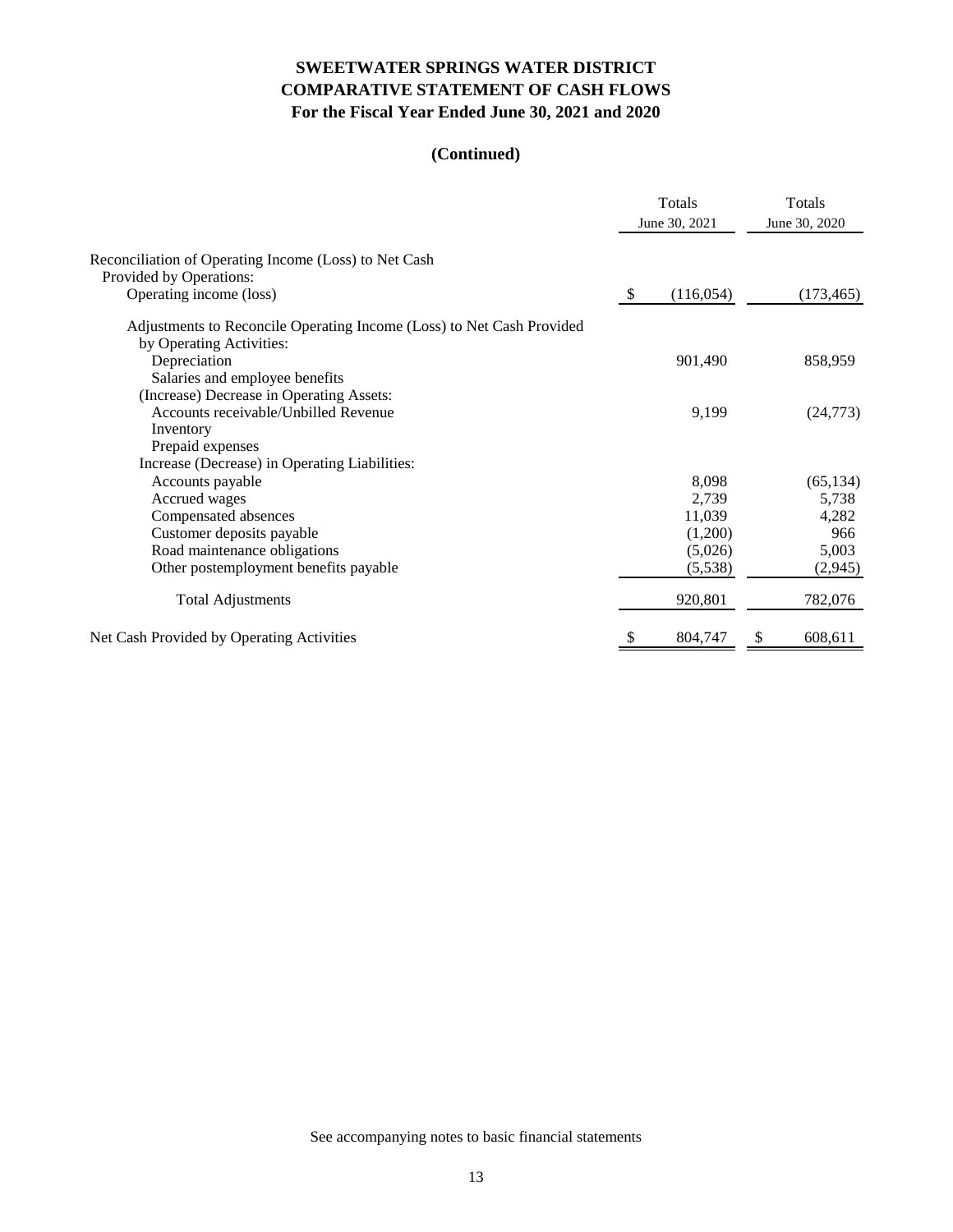#### **Note 1: Summary of Significant Accounting Policies**

#### A. **Reporting Entity**

The Sweetwater Springs Water District (District) was formed on December 6, 1988 with Resolution #88-2184 through an election under Section 30290 of the California State Water Code. The District supplies water services to residential and commercial users, and provides for connections to and the servicing of the delivering system. The District's Board of Directors has the responsibility of overseeing the financial activities of the District.

The District accounting policies conform to accounting principles generally accepted in the United States of America as applicable to governments, in accordance with the uniform system of accounts for water utility special enterprise districts as prescribed by the State Controller in compliance with the government code of the State of California.

#### B. **Basis of Accounting**

The District follows the accrual basis of accounting. The District's policy is to record all assets, liabilities, revenues, and expenses on the accrual basis of accounting and the flow of economic resources measurement focus. Under this method, revenue is recognized when earned and expenses are recognized when the related liability is incurred. In these funds, receivables have been recorded as revenue and provisions have been made for uncollectible amounts.

#### C. **Proprietary Fund Accounting**

The District has one fund which is considered a proprietary fund.

Proprietary Fund Financial Statements include a Statement of Net Position, a Statement of Revenues, Expenses, and Changes in Net Position, and a Statement of Cash Flows.

In accordance with GASB Statement No. 20 and No. 62, the District has opted to apply all applicable GASB pronouncements and all Financial Accounting Standards Board (FASB) Statements and Interpretations, Accounting Principles Board (APB) Opinions, and Accounting Research Bulletins (ARB) issued on or before November 30, 1989, unless they conflict with or contradict GASB pronouncements.

Operating revenues in the proprietary fund are those revenues that are generated from the primary operations of the fund. All other revenues are reported as non-operating revenues. Operating expenses are those expenses that are essential to the primary operation of the fund. All other expenses are reported as non-operating expenses.

#### D. **Budgetary Reporting**

The annual budget is prepared in accordance with the basis of accounting utilized by the District. The budget is not legally required and therefore budget to actual information has not been presented, either as a statement or required or other supplementary information.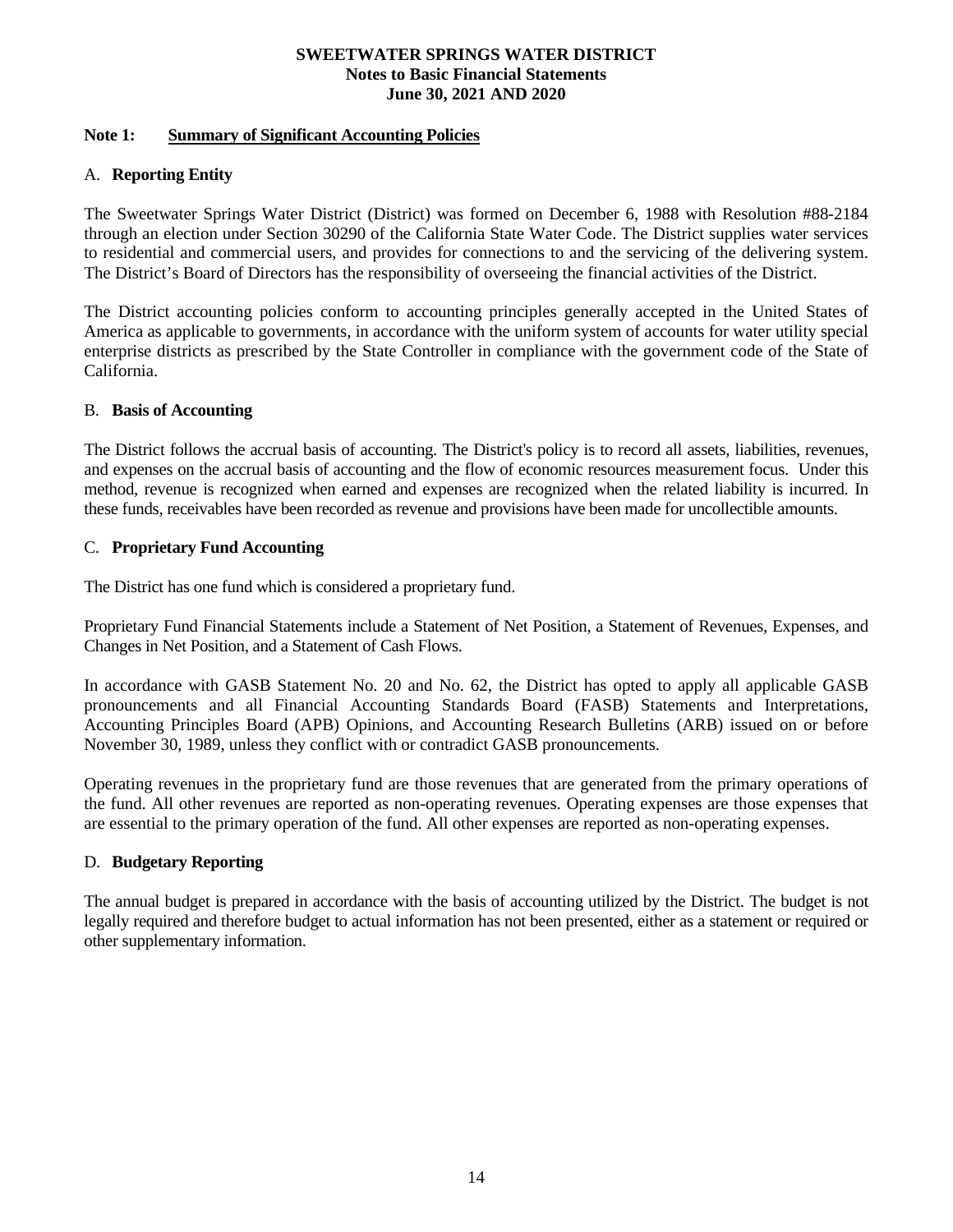#### **Note 1: Summary of Significant Accounting Policies (Continued)**

#### E. **Receivables**

Bad debts associated with accounts receivable for services are tracked each year by staff, but have been deemed immaterial. Other receivables, if any, are shown at the anticipated recoverable amount, unless otherwise noted.

## F. **Flat Charges Receivable**

Flat charges receivable represent direct charges owed to the District by property owners.

## G. **Inventories**

Inventory consists primarily of water meters, water pipes, valves and fittings. Inventory is valued at estimated cost.

#### H. **Capital Assets**

Property, plant, and equipment are recorded at cost or estimated historical cost if actual cost is not available. Contributed assets are recorded at their fair value at the time of transfer to the District. Assets with a value of \$1,000 or less are expensed in the years acquired.

Depreciation is recorded using the straight-line method over the estimated useful lives of the assets. Depreciation is recorded as an expense in the Statement of Activities, with accumulated depreciation reflected in the Statement of Net Position. The range of estimated useful lives are as follows:

| Water system           | $20 - 40$ years |
|------------------------|-----------------|
| Leasehold improvements | 7 years         |
| Equipment              | 3-5 years       |

#### I. **Vacation and Sick Leave**

Vacation pay is accrued by the District in the period earned. At June 30, 2021 and 2020, accrued vacation pay amounted to \$65,398 and \$54,359 respectively.

#### J. **Use of Estimates**

The preparation of financial statements in conformity with accounting principles generally accepted in the United States of America as prescribed by the Governmental Accounting Standards Board (GASB) and the American Institute of Certified Public Accountants (AICPA) requires management to make estimates and assumptions that affect the reported amounts of assets and liabilities and disclosure of contingent assets and liabilities at the date of the financial statements and the reported amounts of revenues and expenses during the reporting period. Actual results could differ from those estimates.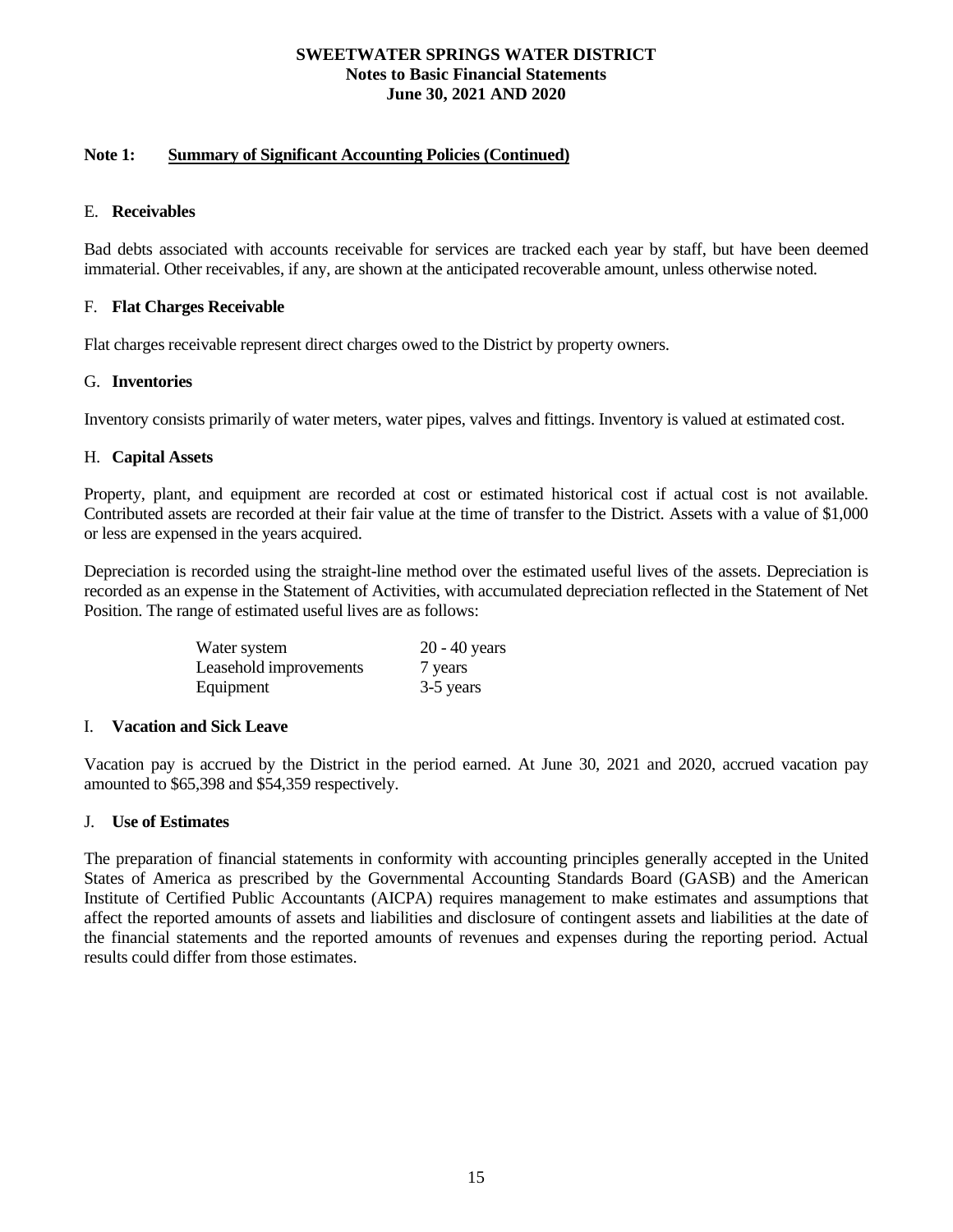#### **Note 2: Cash and Investments**

The cash and investments are classified in the financial statements as shown below, based on whether or not their use is restricted under the terms of District debt instruments or District agreements.

The District's cash and investments are comprised of the following at June 30, 2021:

|                                   |    | Unrestricted |    | Restricted |     | Totals    |  |
|-----------------------------------|----|--------------|----|------------|-----|-----------|--|
| Cash on hand                      | \$ | 300          | \$ |            | \$  | 300       |  |
| Cash in bank                      |    | 195,297      |    | 154,860    |     | 350,157   |  |
| Cash and investments              |    | 1,742,191    |    | 932,890    |     | 2,675,081 |  |
| <b>Total Cash and Investments</b> |    | 1,937,788    | S. | 1,087,750  | \$. | 3,025,538 |  |
| <b>Statement of Net Position:</b> |    |              |    |            |     |           |  |
| Cash and investments              | \$ | 1,937,788    |    |            |     |           |  |
| Restricted cash and investments   |    | 1,087,750    |    |            |     |           |  |
| Total                             |    | 3,025,538    |    |            |     |           |  |

Investments Authorized by the California Government Code and the District's Investment Policy

The table below identifies the investment types that are authorized for the Sweetwater Springs Water District (District) by the California Government Code (or the District's investment policy, where more restrictive). The table also identifies certain provisions of the California Government Code (or the District's investment policy, where more restrictive) that address interest rate risk, credit risk, and concentration of risk. This table does not address investments of debt proceeds held by bond trustee that are governed by the provisions of debt agreements of the District, rather than the general provisions of the California Government Code or the District's investment policy.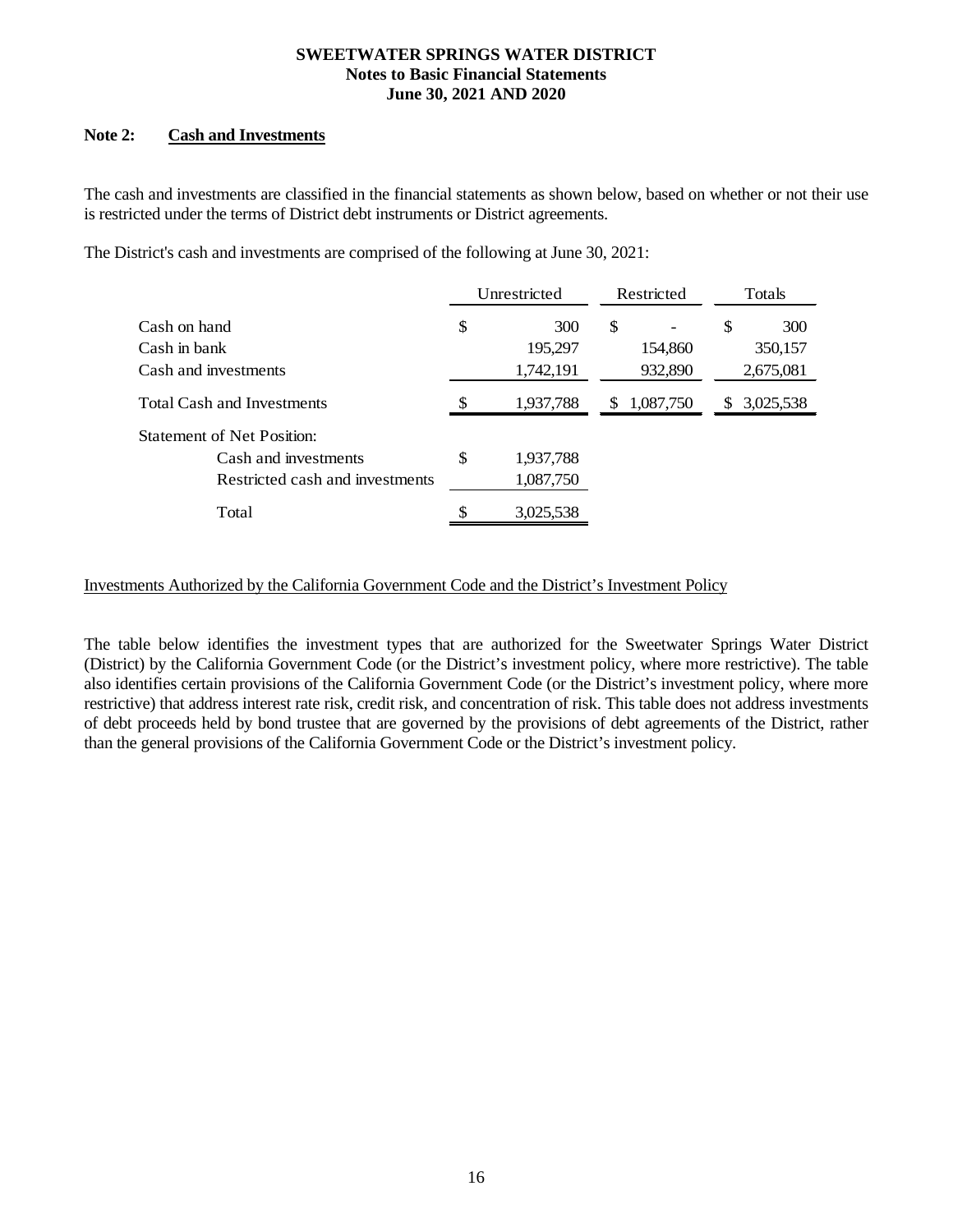|                                       |          | Maximum                | Maximum          |
|---------------------------------------|----------|------------------------|------------------|
|                                       | Maximum  | Percentage             | Investment       |
| Authorized Investment Type            | Maturity | of Portfolio           | in One Issuer    |
| Local Agency Bonds                    | 5 years  | None                   | None             |
| U.S. Treasury Obligations             | 5 years  | None                   | None             |
| State of California Obligations       | 5 years  | None                   | None             |
| CA Local Agency Obligations           | 5 years  | None                   | None             |
| U.S. Agencies                         | 5 years  | None                   | None             |
| <b>Bankers' Acceptances</b>           | 180 days | 40%                    | 30%              |
| Commercial Paper - Selected Agencies  | 270 days | 25%                    | 10%              |
| Commercial Paper - Other Agencies     | 270 days | 40%                    | 10%              |
| Negotiable Certificates of Deposit    | 5 years  | 30%                    | None             |
| Repurchase Agreements                 | 1 year   | None                   | None             |
| Reverse Repurchase Agreements &       |          | 20 % of the base       |                  |
| Securities Lending Agreements         | 92 days  | value of the portfolio | None             |
| Medium-Term Notes                     | 5 years  | 30%                    | None             |
| <b>Mutual Funds</b>                   | N/A      | 20%                    | 10%              |
| Money Market Mutual Funds             | N/A      | 20%                    | None             |
| <b>Collateralized Bank Deposits</b>   | 5 years  | None                   | None             |
| Mortgage Pass-Through Securities      | 5 years  | 20%                    | None             |
| <b>Time Deposits</b>                  | 5 years  | None                   | None             |
| <b>County Pooled Investment Funds</b> | N/A      | None                   | None             |
| Local Agency Investment Fund (LAIF)   | N/A      | None                   | 50 Million<br>\$ |

#### Disclosures Relating to Interest Rate Risk

Interest rate risk is the risk that changes in market interest rates will adversely affect the fair value of an investment. Generally, the longer the maturity of an investment, the greater the sensitivity of its fair value to changes in the market interest rates. The District manages its exposure to interest rate risk by investing a majority of its cash and investments in the County Pooled Investment Fund.

Information about the sensitivity of the fair values of the District's investments to market interest rate fluctuations is provided by the following table that shows the distribution of the District's investments by maturity:

|                               |              |              |               |                          |               |         | More    |
|-------------------------------|--------------|--------------|---------------|--------------------------|---------------|---------|---------|
|                               |              | 12 Months    | 13 to 24      | 25-36                    | 37-48         | $49-60$ | Than 60 |
| <b>Investment Type</b>        | Totals       | or Less      | <b>Months</b> | <b>Months</b>            | <b>Months</b> | Months  | Months  |
| Public Agency Retirement Svc  | 273.549      | 273.549<br>S |               |                          |               |         |         |
| County Pooled Investment Fund | \$ 2,401,532 | \$ 2,401,532 |               | $\overline{\phantom{a}}$ |               |         |         |
|                               | \$2,675,081  | \$2,675,081  | $\mathcal{S}$ | $\overline{\phantom{a}}$ |               |         |         |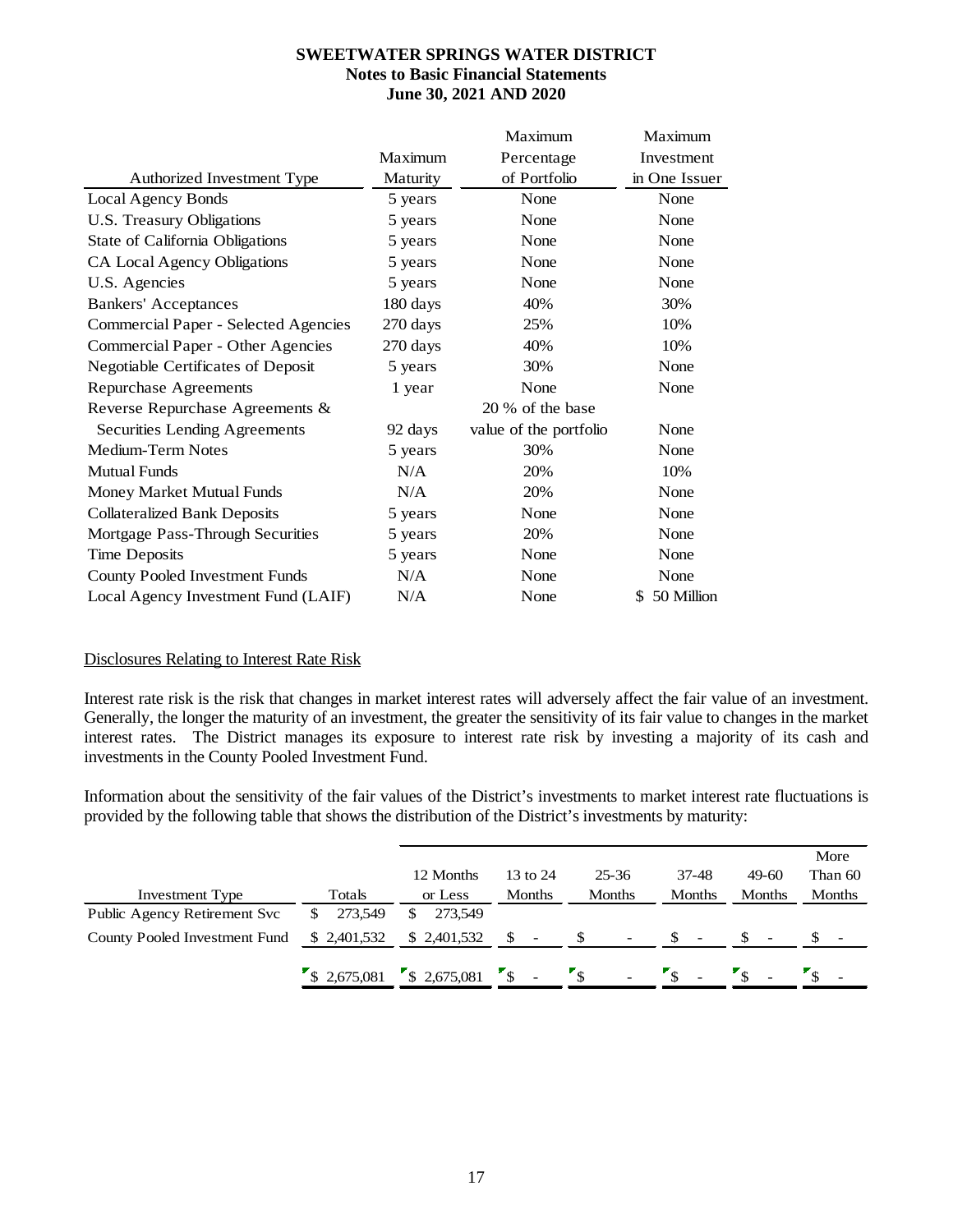#### **Note 2: Cash and Investments (Continued)**

#### Disclosures Relating to Credit Risk

Generally, credit risk is the risk that an issuer of an investment will not fulfill its obligation to the holder of the investment. This is measured by the assignment of rating by a nationally recognized statistical rating organization. Presented below is the minimum rating required by the California Government Code and the District's investment policy, and the actual rating as of fiscal year end for each investment type.

|                                     |               |                  |     |                          | Rating as of Fiscal Year End |                          |    |                          |   |             |
|-------------------------------------|---------------|------------------|-----|--------------------------|------------------------------|--------------------------|----|--------------------------|---|-------------|
|                                     |               | Minimum<br>Legal |     | Exempt<br>From           |                              |                          |    |                          |   | <b>Not</b>  |
| Investment Type                     | Amount        | Rating           |     | Disclosure               |                              | AAA                      |    | AA                       | A | Rated       |
| Public Agency Retirement Svc        | 273,549<br>æ. |                  |     |                          |                              |                          |    |                          |   | 273,549     |
| County Pooled Investment Fund       | \$ 2,401,532  | N/A              | \$. | $\overline{\phantom{a}}$ | -S                           | $\overline{\phantom{a}}$ | -S | $\overline{\phantom{a}}$ |   | \$2,401,532 |
|                                     |               |                  |     |                          |                              |                          |    |                          |   |             |
| Total                               | \$2,675,081   |                  |     | $\overline{\phantom{0}}$ |                              | $\overline{\phantom{0}}$ | £. | $\overline{\phantom{a}}$ |   | \$2,675,081 |
| <b>Concentration of Credit Risk</b> |               |                  |     |                          |                              |                          |    |                          |   |             |

The investment policy of the District contains no limitations on the amount that can be invested in any one issuer beyond that stipulated by the California Government Code. There are no investments that represent 5% or more of total District investments (other than Sonoma County Investment Pool).

#### Custodial Credit Risk

Custodial credit risk for *deposits* is the risk that, in the event of the failure of a depository financial institution, a government will not be able to recover its deposits or will not be able to recover collateral securities that are in the possession of an outside party. The California Government Code and the District's investment policy do not contain legal or policy requirements that would limit the exposure to custodial credit risk for deposits, other than the following provision for deposits: The California Government Code requires that a financial institution secure deposits made by state or local governmental units by pledging securities in an undivided collateral pool held by a depository regulated under state law (unless so waived by the governmental unit). The fair value of the pledged securities in the collateral pool must equal at least 110% of the total amount deposited by the public agencies. California law also allows financial institutions to secure the District's deposits by pledging first trust deed mortgage notes having a value of 150% of the secured public deposits.

As of June 30, 2021, the District's deposits with financial institutions were \$144,432 in excess of federal depository insurance limits.

The custodial credit risk for *investments* is the risk that, in the event of the failure of the counterparty (e.g., broker-dealer) to a transaction, a government will not be able to recover the value of its investment or collateral securities that are in the possession of another party. The California Government Code and the District's investment policy do not contain legal or policy requirements that would limit the exposure to custodial credit risk for investments. With respect to investments, custodial credit risk generally applies only to direct investments in marketable securities. Custodial credit risk does not apply to a local government's indirect investment in securities through the use of mutual funds or government investment pools (such as the Sonoma County Investment Pool).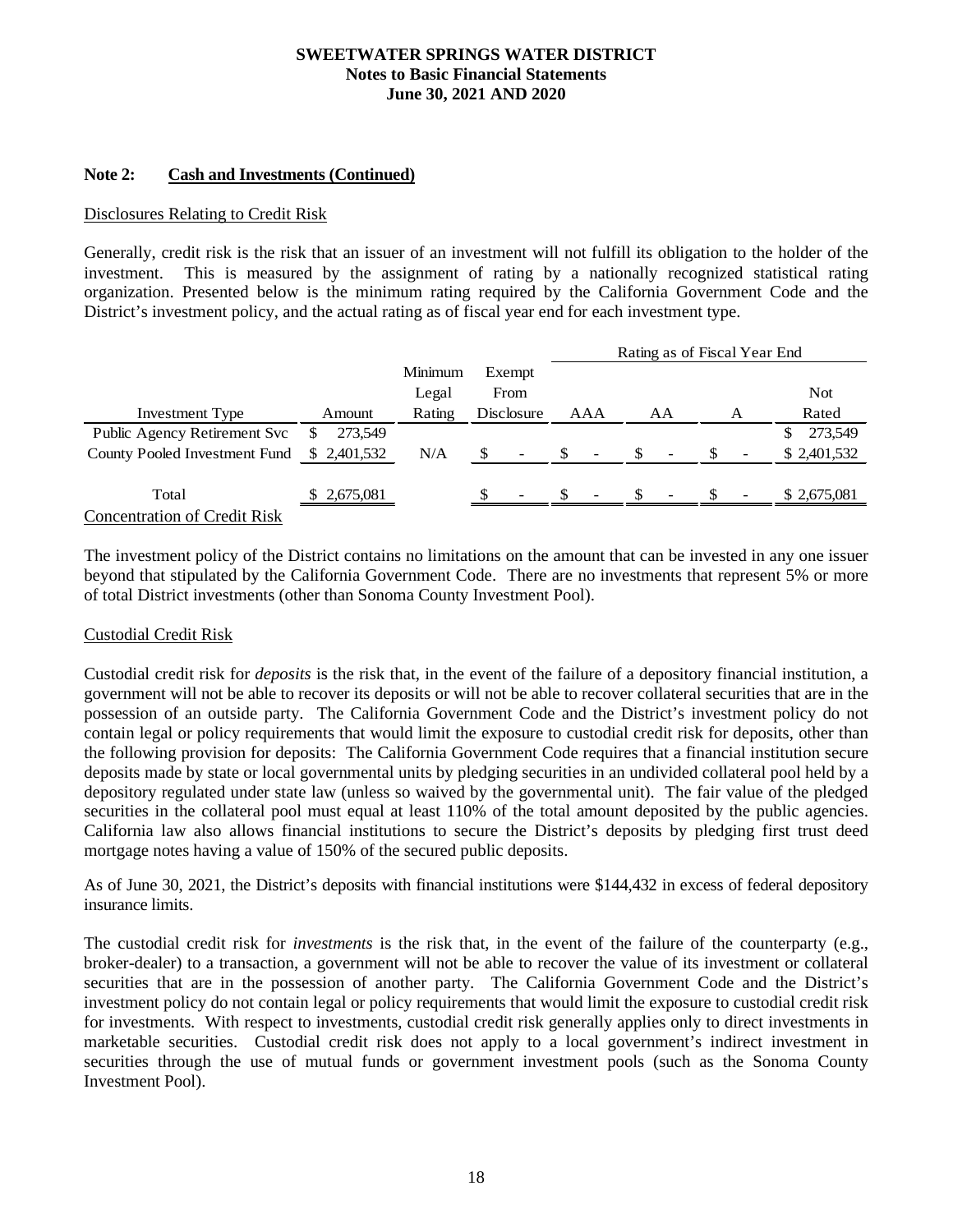## **Note 3: Capital Assets**

Capital asset activity for the fiscal year ended June 30, 2021 was as follows:

|                                             | Balance at<br>July 1, 2020 | Additions        | Deletions | Transfers | Balance at<br>June 30, 2021 |  |
|---------------------------------------------|----------------------------|------------------|-----------|-----------|-----------------------------|--|
| Capital assets, not being depreciated:      |                            |                  |           |           |                             |  |
| Land                                        | \$<br>143,053              | \$               | \$        | \$        | \$<br>143,053               |  |
| Construction in progress                    |                            | 114,958          |           |           | 114,958                     |  |
| Total capital assets, not being depreciated | 143,053                    | 114,958          |           |           | 258,011                     |  |
| Capital Assets, being depreciated:          |                            |                  |           |           |                             |  |
| Building and improvements                   | 32,277,351                 | 151,829          |           |           | 32,429,180                  |  |
| Machinery and equipment                     | 663,169                    | 53,848           | (5,613)   |           | 711,404                     |  |
| Total capital assets, being depreciated     | 32,940,520                 | 205,677          | (5,613)   |           | 33,140,584                  |  |
| <b>Accumulated depreciation:</b>            |                            |                  |           |           |                             |  |
| Building and improvements                   | (12, 126, 649)             | (876, 927)       |           |           | (13,003,576)                |  |
| Machinery and equipment                     | (599, 190)                 | (24, 563)        | 5,613     |           | (618, 140)                  |  |
| Total accumulated depreciation              | (12, 725, 839)             | (901, 490)       | 5,613     |           | (13,621,716)                |  |
| Total depreciable assets, net               | 20,214,681                 | (695, 813)       |           |           | 19,518,868                  |  |
| Total capital assets, net                   | \$20,357,734               | \$<br>(580, 855) | \$        | \$        | 19,776,879<br>\$            |  |

Depreciation expense of \$901,490 was incurred and recorded as an operating expense for June 30, 2021.

#### **Note 4: Long-Term Debt**

The following is a summary of changes in long-term debt for the District for the fiscal year ended June 30, 2021:

|                                         | Balance at<br>June 30, 2020 | Additions | Repayments | Balance at<br>June 30, 2021 | Due Within<br>One Year |
|-----------------------------------------|-----------------------------|-----------|------------|-----------------------------|------------------------|
|                                         |                             |           |            |                             |                        |
| 2003 General Obligation Bonds           | 3,051,026                   |           | (53,278)   | 2,997,748                   | 54,950                 |
| 2013 General Obligation Refunding Bonds | 5,623,893                   |           | (368,000)  | 5.255.893                   | 296,500                |
| California Safe Drinking Bonds          | 282,727                     |           | (282, 727) |                             |                        |
| Citizens Business Bank Certificates     |                             |           |            |                             |                        |
| of Participation                        | 1,603,760                   |           | (168, 215) | 1,435,545                   | 172,321                |
| Total                                   | 10,561,406                  | \$        | (872, 220) | 9,689,186                   | 523,771                |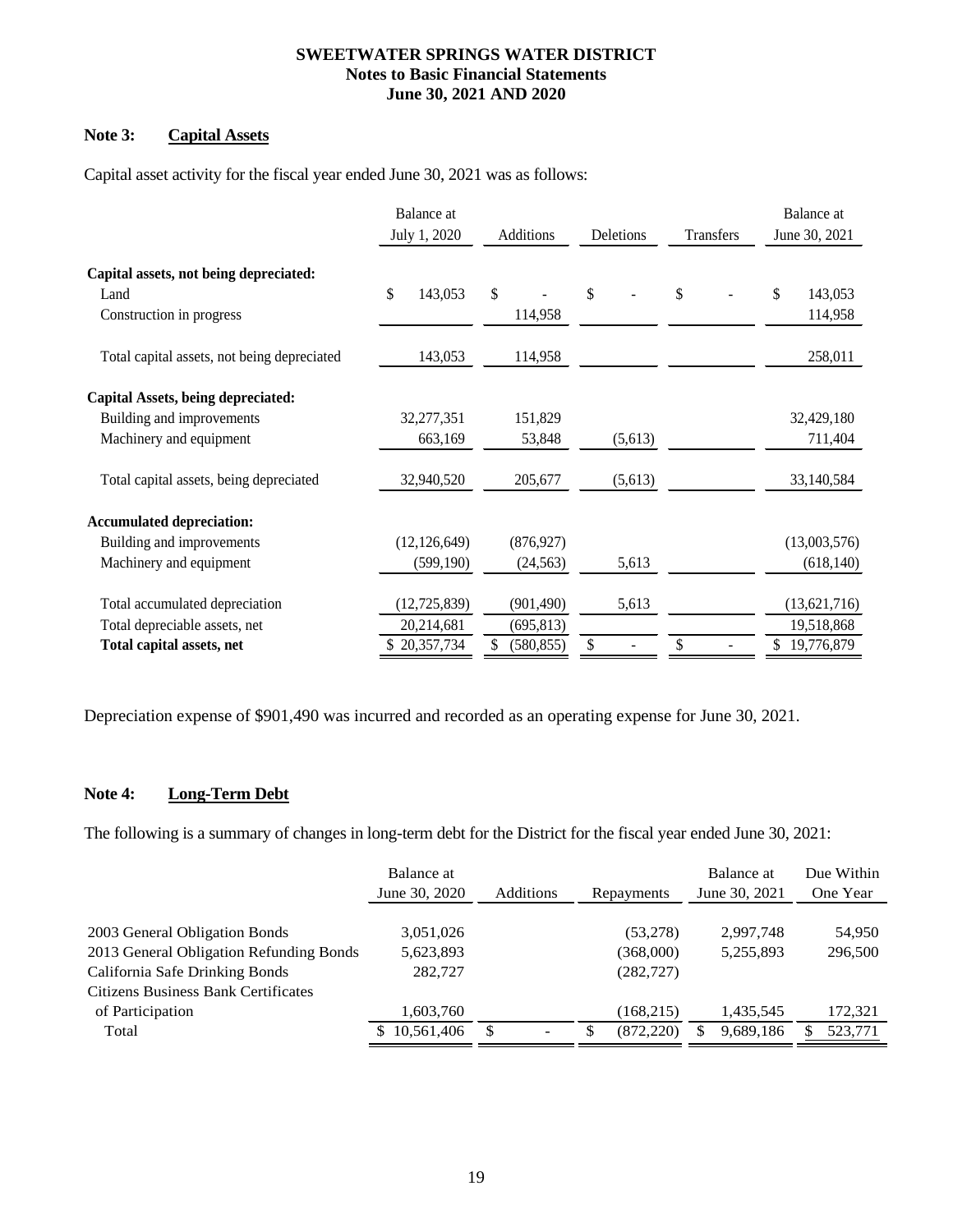#### **Note 4: Long-Term Debt (Continued)**

#### 2003 General Obligation Bonds

On April 29, 2003, and pursuant to Resolution No. 03-15, the District authorized the issuance of General Obligation Bond of 1990, Series 2003 in the principal amount of \$4,000,000. The bond was issued as a single fully registered bond and matures in installments of the same principal amounts on the same dates as the registered bonds it represents. Interest on the bond is 4.5% per annum, payable commencing on March 1, 2004 and semi-annually thereafter on September 1st and March 1st in each year to maturity. During the fiscal year ended June 30, 2014, the District prepaid \$1,994,000 of the outstanding principal on the 2003 General Obligation Bonds from a portion of the proceeds of the 2013 General Obligation Refunding Bonds. The first installment payment that was due September 1, 2014 was deferred until September 1, 2015. The accrued interest of \$36,875, as a result of the deferred payment date, was added to the principal balance for a total outstanding balance of \$1,647,875.

The scheduled annual minimum debt service requirements at June 30, 2021 are as follows:

| 2022      | 28,950          | \$<br>35,336  | \$<br>64,286    |
|-----------|-----------------|---------------|-----------------|
| 2023      | 29,637          | 34,649        | 64,286          |
| 2024      | 30,341          | 33,945        | 64,286          |
| 2025      | 31,062          | 33,225        | 64,287          |
| 2026      | 31.799          | 32,488        | 64,287          |
| 2027-2031 | 170.691         | 150,751       | 321,442         |
| 2032-2036 | 191,945         | 129,506       | 321,451         |
| 2037-2044 | 215,849         | 105,616       | 321,465         |
| 2042-2046 | 242,728         | 78,751        | 321,479         |
| 2047-2051 | 272,953         | 48,541        | 321,494         |
| 2052-2054 | 241,793         | 14,568        | 256,361         |
| Total     | \$<br>1.487.748 | \$<br>697.376 | \$<br>2.185.124 |

#### 2018 General Obligation Bonds

On December 1, 2018, and pursuant to Resolution No. 17-6 and 17-7, the District authorized the issuance of General Obligation Bonds in the principal amount of \$1,535.000. The bond was issued as a single fully registered bond and matures in installments of the same principal amounts on the same dates as the registered bonds it represents. Interest on the bond is 2.25% per annum, payable commencing on June 1, 2019 and semi-annually thereafter on December 1st and June 1<sup>st</sup> in each year to maturity.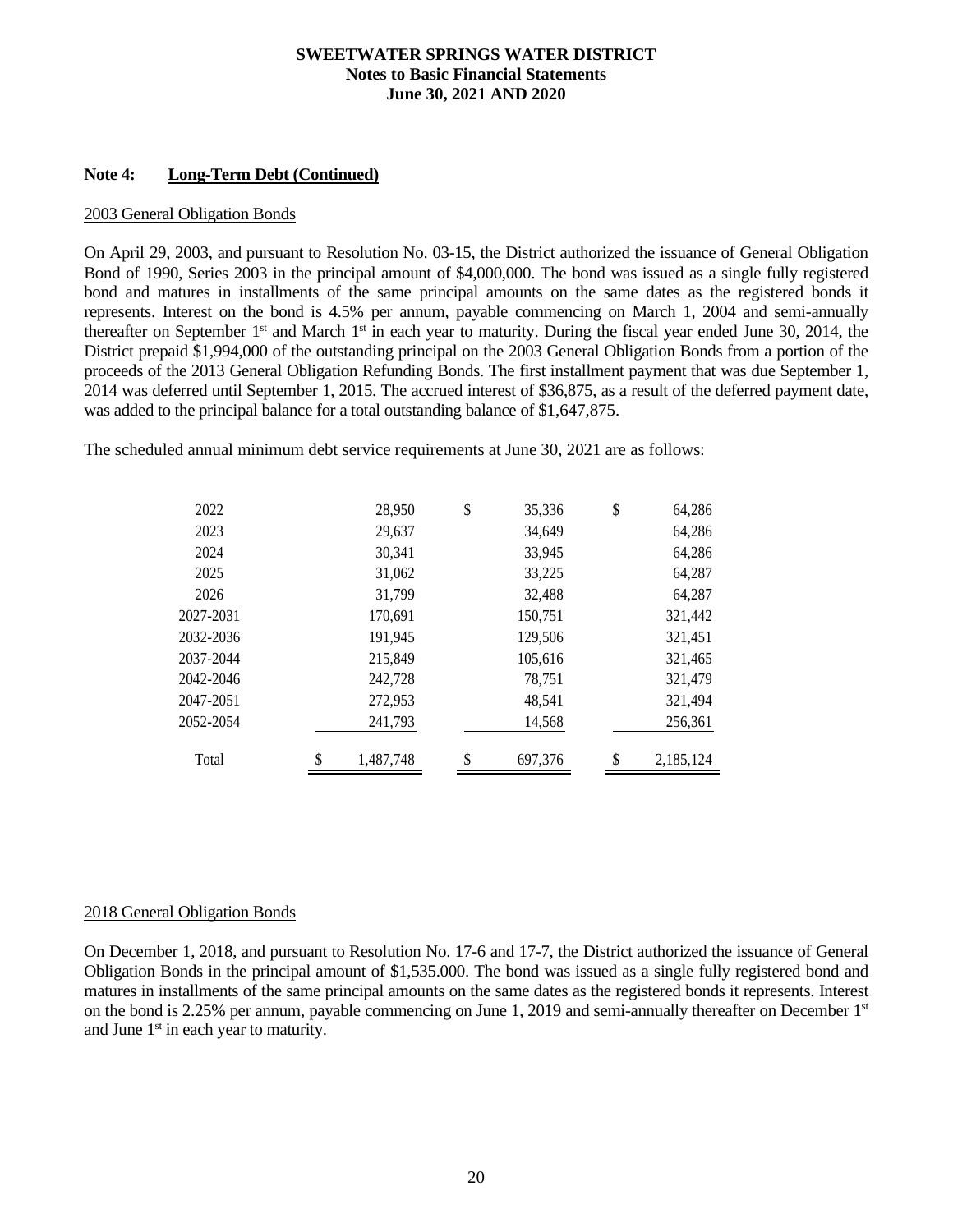| Fiscal Year Ended<br>June $30$ , | Principal | Interest      | Total        |
|----------------------------------|-----------|---------------|--------------|
| 2022                             | 26,000    | \$<br>33,683  | \$<br>59,683 |
| 2023                             | 26,000    | 33,098        | 59,098       |
| 2024                             | 27,000    | 32,501        | 59,501       |
| 2025                             | 27,000    | 31.894        | 58,894       |
| 2026                             | 28,000    | 31,275        | 59,275       |
| 2027-2031                        | 150,000   | 146,498       | 296,498      |
| 2032-2036                        | 167,000   | 128,689       | 295,689      |
| 2037-2041                        | 187,000   | 108.844       | 295,844      |
| 2042-2046                        | 215,000   | 167,124       | 382,124      |
| 2047-2051                        | 240,000   | 60,638        | 300,638      |
| 2052-2056                        | 266,000   | 32,226        | 298,226      |
| 2027-2058                        | 151,000   | 4,691         | 155,691      |
| Total                            | 1,510,000 | \$<br>811.161 | 2,321,161    |

The scheduled annual minimum debt service requirements at June 30, 2021 are as follows:

## 2013 General Obligation Refunding Bonds

On August 1, 2013, the District issued \$7,993,000 of General Obligation Refunding Bonds bearing interest of 4.50% and payable semi-annually on September 1 and March 1, maturing on September 1, 2033. The proceeds of the Bonds were used to (i) prepay, in full, the 1992 General Obligation Bonds; (ii) partial prepayment of the 2003 General Obligation Bonds, and (iii) pay the costs of issuing the Bonds. The outstanding principal balance of the 2013 General Obligation Refunding Bonds at June 30, 2015 was \$7,553,000.

\$7,821,765 from the 2013 General Obligation Refunding Bonds was placed in an irrevocable trust that is to be used to service the future debt requirements of the 1992 General Obligation Bonds and the 2003 General Obligation Bonds. The refunding resulted in an economic gain (difference between the present value of the debt service payments on the old and new debts) of \$648,545. The aggregate difference in debt service between the old and new debt is \$923,427.

The District defeased the 1992 General Obligation Bonds by placing a portion of the proceeds of the 2013 General Obligation Refunding Bonds in an irrevocable trust to provide for all future debt service payments on the 1992 General Obligation Bonds. Accordingly, the trust account assets and the liability for the defeased 1992 General Obligation Bonds is not included in the District's financial statements.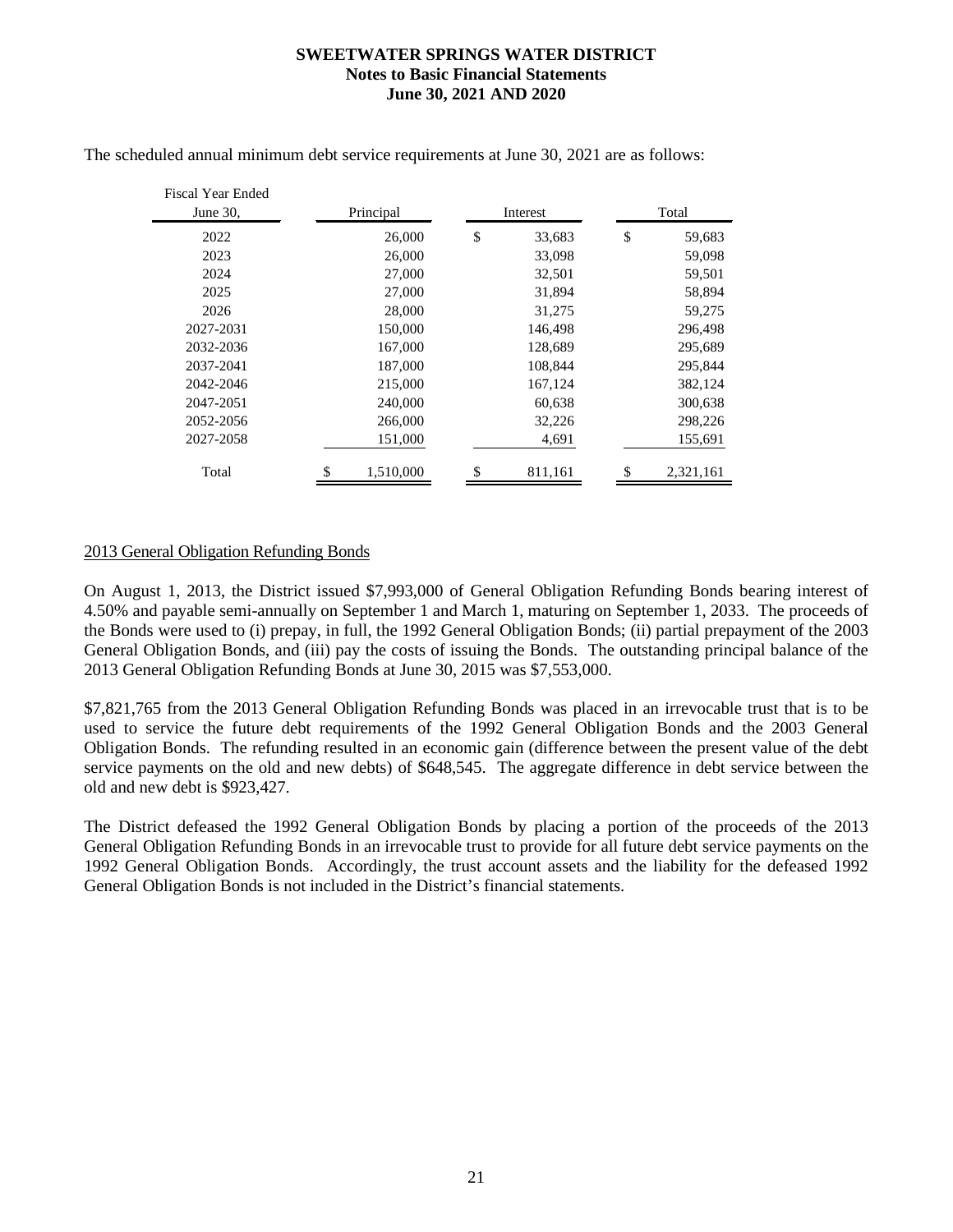#### **Note 4: Long-Term Debt (Continued)**

#### 2013 General Obligation Refunding Bonds (Continued)

The scheduled annual minimum debt service requirements at June 30, 2021 are as follows:

| Fiscal Year Ended<br>June $30$ , | Principal       |    | Interest  | Total         |
|----------------------------------|-----------------|----|-----------|---------------|
| 2022                             | \$<br>296,500   | \$ | 141,992   | \$<br>438,492 |
| 2023                             | 306,300         |    | 133,614   | 439,914       |
| 2024                             | 316,200         |    | 124,961   | 441,161       |
| 2025                             | 323,500         |    | 116,069   | 439,569       |
| 2026                             | 330,800         |    | 106,974   | 437,774       |
| 2027-2032                        | 2,167,160       |    | 369,592   | 2,536,752     |
| 2032-2033                        | 1,515,432       |    | 64,002    | 1,579,434     |
| Total                            | \$<br>5,255,892 | S  | 1,057,204 | 6,313,096     |

#### California Safe Drinking Bonds Payable

On June 24, 1993 the State Department of Water Resources provided a \$2,870,000 loan to the District under the Safe Drinking Water Bond Act of 1986. The project financed by this loan consists of construction of three wells, interconnection of the system's service area, and construction of five storage facilities and appurtenances.

The bonds bear interest at 2.955% and mature on April 2022. Principal payments are due semi-annually on October 1 and April 1 including interest. A 5% administrative fee was included in the principal amount. This loan was paid off during the year.

#### **Note 4: Long-Term Debt (Continued)**

#### Citizens Business Bank Certificates of Participation Payable

On August 1, 2008, Citizens Business Bank as assigned from Municipal Finance Corporation provided a \$3,000,000 loan to the District in the form of Certificates of Participation.

The Certificates of Participation bear interest at 4.75% through August 1, 2018 and then due to a rate renegotiation with Citizen Business Bank in November 2016 was reduced to 3.1% and will remain until the loan matures on August 1, 2028. Principal and interest payments are due semi-annually on February  $1<sup>st</sup>$  and August  $1<sup>st</sup>$  in the amount of \$117,007 through August 1, 2018 and \$108,038 for the remainder of the loan.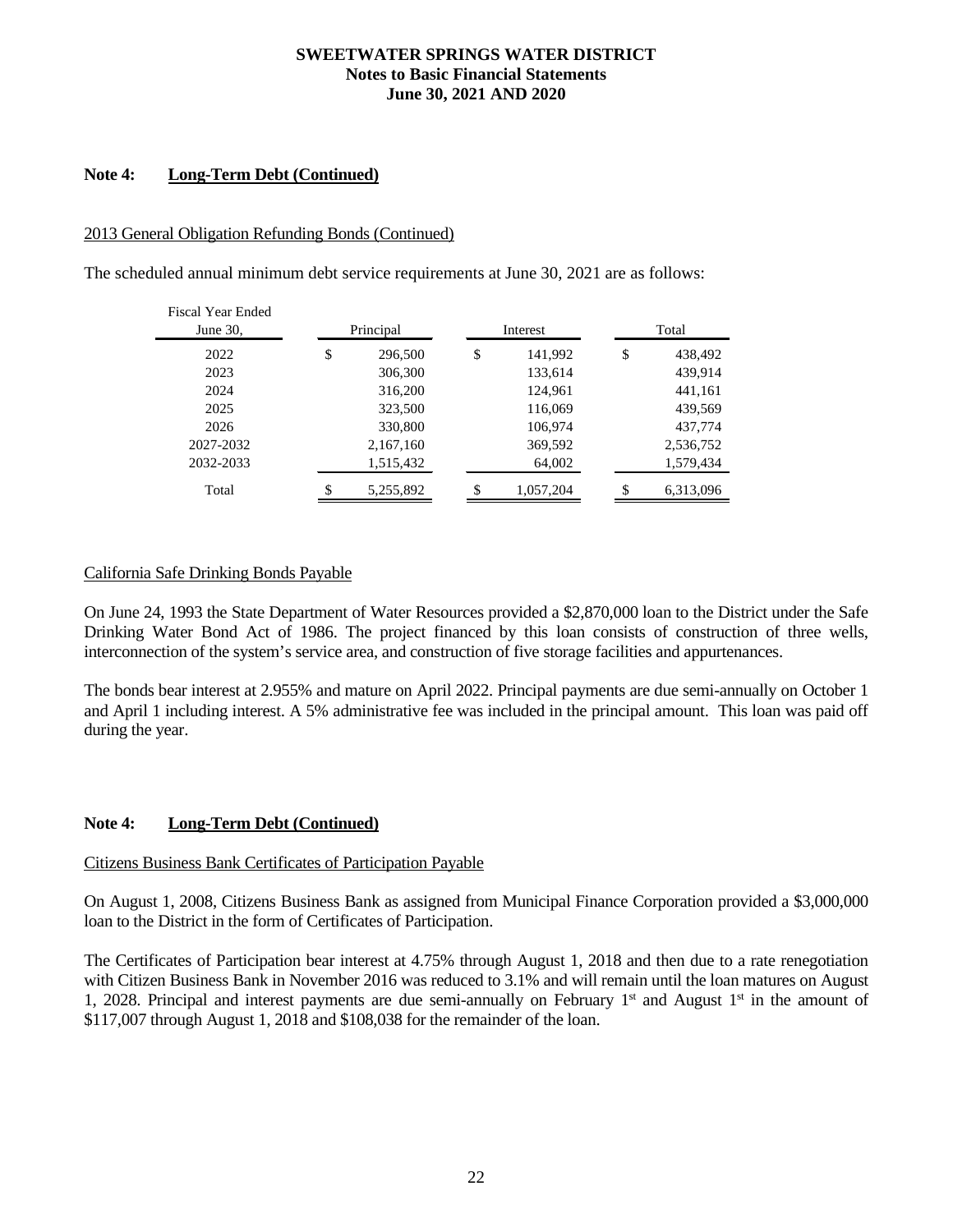| Fiscal Year Ended<br>June $30$ , | Principal       | Interest      |    | Total     |
|----------------------------------|-----------------|---------------|----|-----------|
| 2022                             | \$<br>172,887   | \$<br>43,190  | \$ | 216,077   |
| 2023                             | 178,288         | 37,789        |    | 216,077   |
| 2024                             | 183,857         | 32,219        |    | 216,076   |
| 2025                             | 189,601         | 26,475        |    | 216,076   |
| 2026                             | 195,524         | 20,552        |    | 216,076   |
| 2027-2029                        | 515,388         | 24,224        |    | 539,612   |
| Total                            | \$<br>1,435,545 | \$<br>184,449 | S  | 1,619,994 |

The scheduled annual minimum debt service requirements at June 30, 2021 are as follows:

## **Note 5: Operating Leases**

The District has entered into an operating lease arrangement as lessee for the District offices. The term of the lease was for five years with an option to extend for seven, one year periods. The initial five year lease expired on July 31, 2014. On May 6, 2014, the District renegotiated the office lease. The new lease commences August 1, 2014 and expires on July 31, 2017, at a cost of \$2,364 per month. The new lease had an option to extend for one additional term of three years which was extended on July 31, 2017 through July 31, 2020 at \$ 2,483 per month. On April 16, 2020 the District exercised its option to extend the lease for an additional three years at \$2,606 per month. This extension has an option to extent the lease for an additional three years at \$2,730 per month.

The District has also entered into an operating lease arrangement as lessee for a postage machine. The term of the lease is five years, beginning in October 2020. The District's current quarterly lease expense for the postage machine is \$401.

The total rental payments for all leasing arrangements charged to expenses were \$32,488 and \$31,002 for June 30, 2021 and 2020 respectively.

## **Note 6: Employees Retirement Plan (Defined Benefit Pension Plan)**

## *General Information about the Pension Plan*

## Plan Description, Benefits Provided and Employees Covered

The plan is a cost-sharing multiple-employer defined benefit pension plan administered by the California Public Employees' Retirement System (CalPERS). A full description of the pension plan benefit provisions, assumptions for funding purposes but not accounting purposes, and membership information is listed in the June 30, 2020 Annual Actuarial Valuation Report. Details of the benefits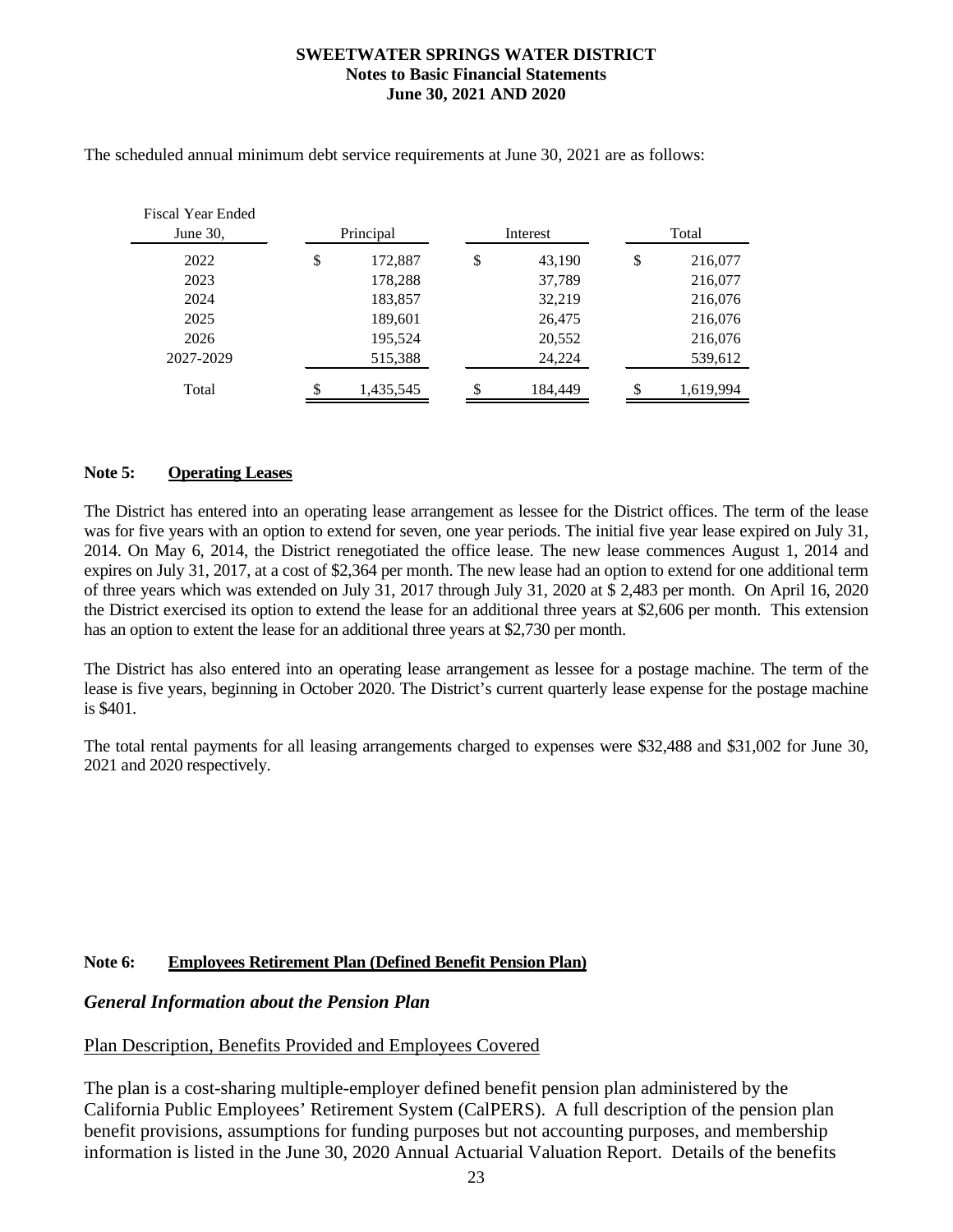provided can be obtained in Appendix B of the June 30, 2020 actuarial valuation report. This report is a publically available valuation report that can be obtained at CalPERS' website under Forms and Publications.

## Contribution Description

Section 20814(c) of the California Public Employees' Retirement Law (PERL) requires that the employer contribution rates for all public employers are determined on an annual basis by the actuary and shall be effective on the July 1 following notice of a change in the rate. The total plan contributions are determined through the CalPERS' annual actuarial valuation process. For public agency costsharing plans covered by either the Miscellaneous or Safety risk pools, the Plan's actuarially determined rate is based on the estimated amount necessary to pay the Plan's allocated accrued liability. The employer is required to contribute the difference between the actuarially determined rate and the contribution rate of employees. For the measurement period ended June 30, 2018 (the measurement date), the active employee contribution rate is 6.908 percent of annual pay and the average employer's contribution rate is 10.484 percent of annual payroll for the 2% @ 55 plan and the active employee contribution rate is 6.750 percent of annual pay and the average employer's contribution rate is 7.732 percent of annual payroll for the 2% @ 62 plan. Employer contributions rates may change if plan contracts are amended.

## Annual Pension Cost

For June 30, 2021, the District's annual pension cost of \$68,732 for PERS was equal to the District's required and actual contributions and plus an additional \$534,552 towards its unfunded liability. The required portion of the contribution was determined as part of the June 30, 2019 actuarial valuation using the entry age normal actuarial cost method. The actuarial assumptions included (a) 7.00% investment rate return of (net of administrative expenses), (b) projected annual salary increases that vary by duration of service, and (c) 2.75% per year cost-ofliving adjustments. Both (a) and (b) included an inflation component of 2.50%. The actuarial value of PERS assets was determined by an amortization that will pay for all gains and losses over a fixed 20-year period. The required and actual contribution rate for June 30, 2021 was determined as part of the June 30, 2018 actuarial valuation in which PERS using the same assumptions as the previous year

## Three-Year Trend Information For PERS

| Fiscal<br>Year | <b>Annual Pension Cost</b><br>APC) | Percentage of<br><b>APC Contributed</b> | Net Pension<br>Obligation |
|----------------|------------------------------------|-----------------------------------------|---------------------------|
| 6/30/19        | 67,856                             | 100%                                    |                           |
| 6/30/20        | 70,738                             | 100%                                    |                           |
| 6/30/21        | 68,732                             | 100%                                    |                           |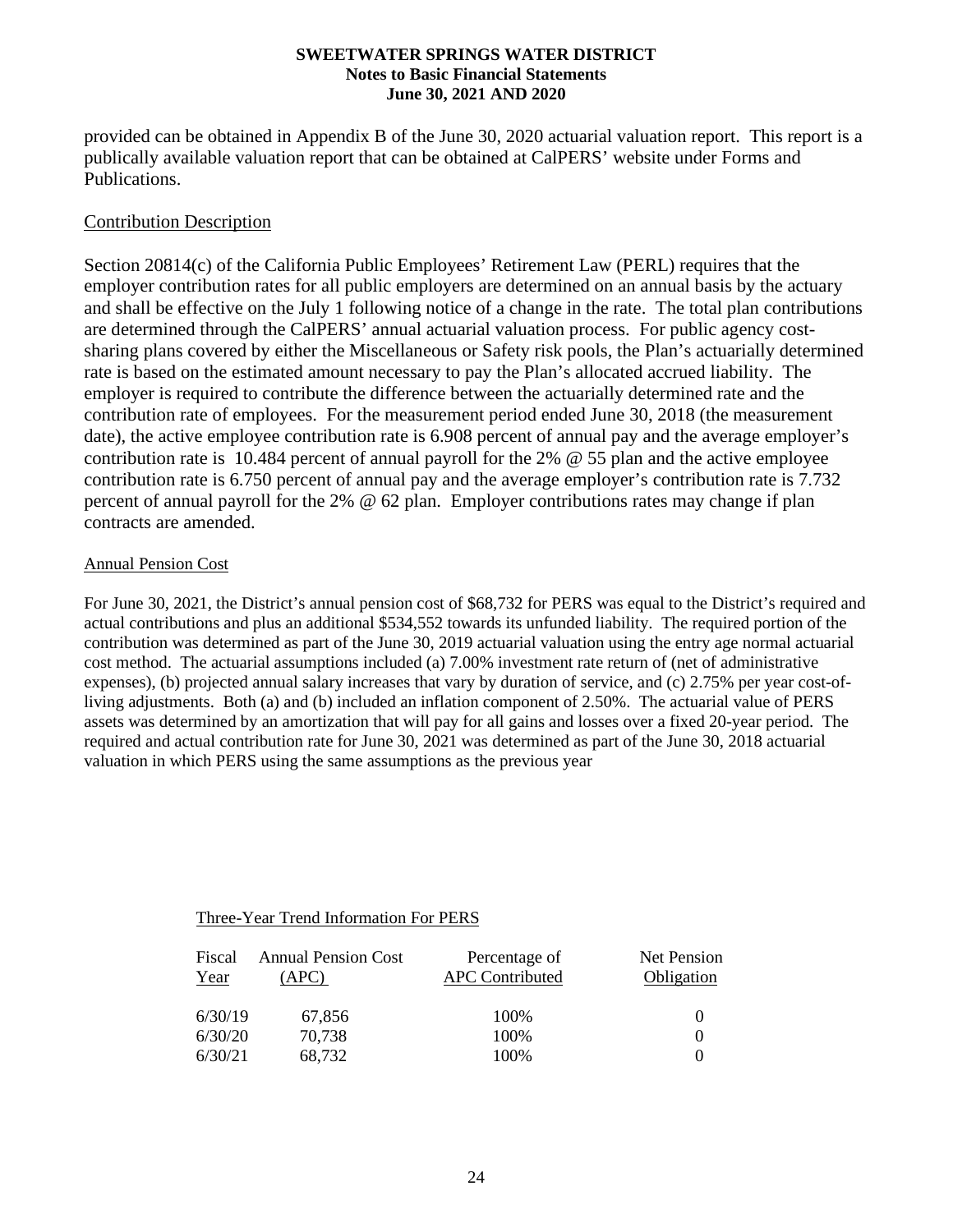The table below shows a three-year analysis of the actuarial accrued liability of the 2% @55 plan, the plan's share of the pool's market value of assets, plan's share of the pool's unfunded liability, funded ratio and the annual covered payroll as of June 30:

|         | Valuation Accrued Shared Mkt Unfunded Funded Covered |       |         |
|---------|------------------------------------------------------|-------|---------|
|         | Date Liability Value/Assets Liability Ratio          |       | Payroll |
|         |                                                      |       |         |
| 6/30/18 | 4,758,575 3,764,195 993,380                          | 79.1% | 741.245 |
| 6/30/19 | 5,190,479 4,204,166 986,313                          | 81.0% | 595.195 |
| 6/30/20 | 5,505,873 4,891,246 614,627                          | 88.8% | 443,092 |

The table below shows a two-year analysis of the actuarial accrued liability of the 2% @62 plan, the plan's share of the pool's market value of assets, plan's share of the pool's unfunded liability, funded ratio and the annual covered payroll as of June 30:

|         |         | Valuation Accrued Shared Mkt Unfunded Funded |       |       | Covered |
|---------|---------|----------------------------------------------|-------|-------|---------|
| Date    |         | Liability Value/Assets Liability             |       | Ratio | Payroll |
|         |         |                                              |       |       |         |
| 6/30/18 | 26.354  | 24.180                                       | 2.174 | 91.7% | 51.622  |
| 6/30/19 | 46.738  | 44.732                                       | 2.006 | 95.7% | 245,097 |
| 6/30/20 | 107,053 | 102,198                                      | 4,855 | 95.5% | 346,587 |

Note 7: Net Position

GASB Statement No. 63 require that the difference between assets added to the deferred outflows of resources and liabilities added to the deferred inflows of resources be reported as net position. Net position is classified as either net investment in capital assets, restricted, or unrestricted.

Net position that is net investment in capital assets consist of capital assets, net of accumulated depreciation, and reduced by the outstanding principal of related debt. Restricted net position is the portion of net position that has external constraints placed on it by creditors, grantors, contributors, laws, or regulations of other governments, or through constitutional provisions or enabling legislation. Unrestricted net position consists of net position that does not meet the definition on net investment in capital assets or restricted net position.

The District maintains the majority of its cash with the Sonoma County Treasury in a general operating account, debt service accounts, and construction accounts.

Cash restricted to long-term debt repayment is held in the debt service accounts, and cash restricted to water system improvements is held in the construction accounts. The restrictions arise from provisions of the General Obligation Bond Issues and California Safe Drinking Water Loan Contract #58340.

### **Note 8: Deferred Compensation Plans**

The District offers its employees two deferred compensation plans created in accordance with Internal Revenue Code Section 457. The plans are available to all employees. The deferred compensation is not available to employees until termination, retirement, death, or unforeseeable emergency.

All amounts of compensation deferred under the plans, all property and rights purchased with those amounts, and all income attributable to those amounts, property, or rights are (until paid or made available to the employee or other beneficiary) held in trust by a third party administrator (ING and AIG Valic) for the exclusive benefit of the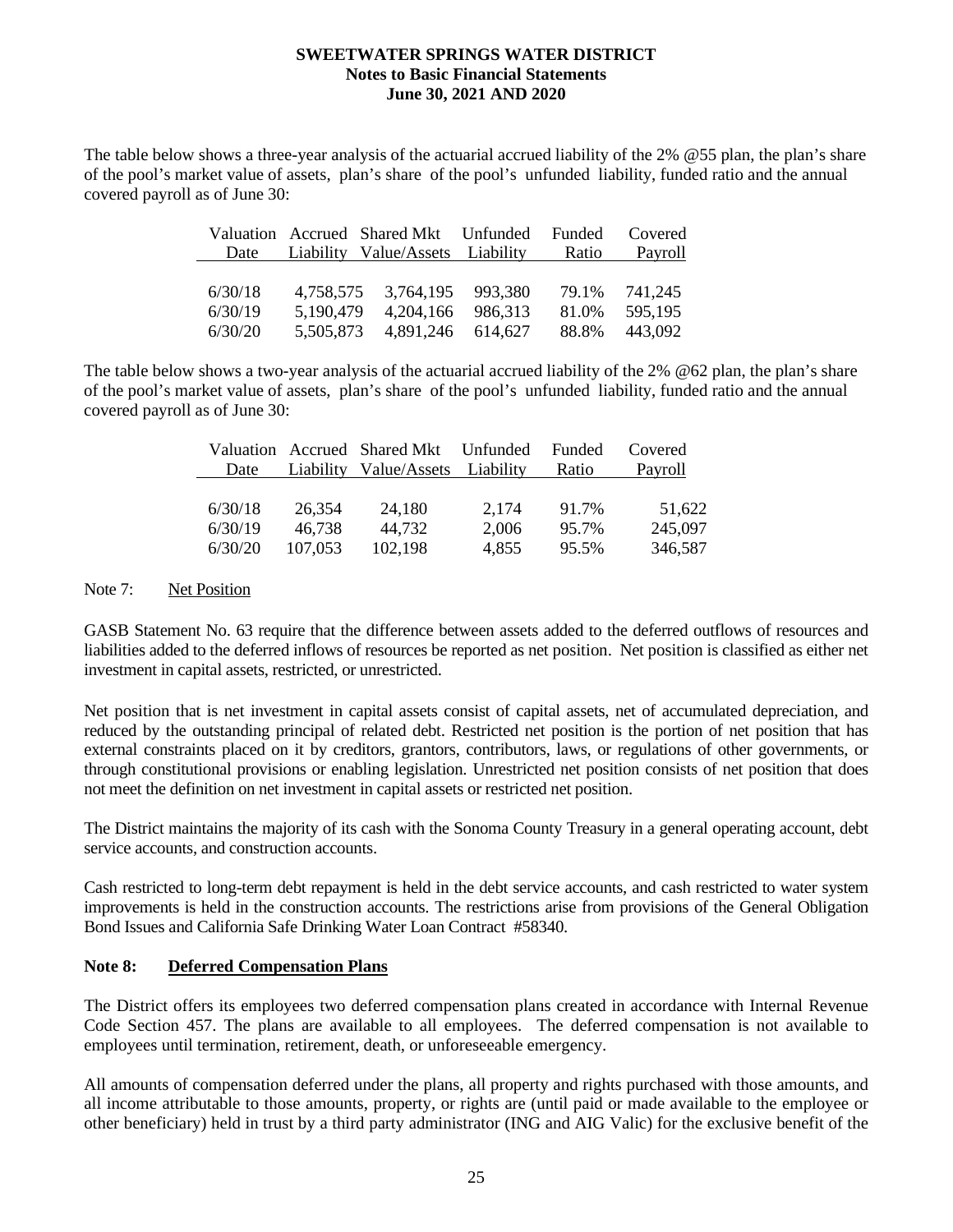plan participants and their beneficiaries as prescribed by Internal Revenue Code Section 457 (g). Accordingly, these assets have been excluded from the accompanying financial statements.

#### **Note 9: Risk Management**

The District participates in a joint venture under a joint powers agreement (JPA) with the Special District Risk Management Authority (SDRMA) for insurance purposes. The SDRMA is a joint powers agency formed pursuant to Section 6500 et seq., California Government Code, is comprised of California special districts, and agencies. The relationship between the District and JPA is such that the JPA is not a component of the District for financial reporting purposes. The SDRMA's purpose is to jointly fund and develop programs to provide stable, efficient, and long term risk financing for special districts. These programs are provided through collective self-insurance; the purchase of insurance coverage's; or a combination thereof. SDRMA provides general and auto liability, workers' compensation, public officials' and employees' errors and omissions, employment practices liability, property loss, and boiler and machinery coverage.

## **Note 10: Contingencies**

In July 2020, the District entered into a contract with Coastland Civil Engineering for Design/Engineering Services related to CIP 2021 in the sum of \$144,958. In May, 2021 the contract was amended (increased to \$150,000). As of June 2021, \$114,958 was paid to Coastland.

In December, 2020 the District entered into a contract with Piazza Construction for emergency preventative fire hazard work to remove debris on Mt. Jackson in the sum of \$178,833. As of June 2021, this project was on hold pending final approval of FEMA funding to offset the costs of this project.

In March, 2021, the District entered into a contract with Piazza Construction for emergency mainline work on Main St., Monte Rio in the sum of \$129,222. As of June 2021, this project was completed. A total of \$129,222 was paid to Piazza.

#### **Note 11: Post-Retirement Health Insurance**

The District provides certain health insurance benefits to retired employees in accordance with memoranda of understanding as follows:

For employees who retire from the District and from CalPERS after at least five (5) years of service with CalPERS and who have reached the age of fifty-two (52) years old (fifty (50) years old for Classis PERS members), and who continue health insurance through a District-sponsored health insurance plan, the District will contribute the minimum monthly amount (as required by CalPERS) of the health insurance premium (\$143 in 2021 and \$139 in 2020).

#### Funding Policy

The District adopted a resolution to enter into an agreement with CalPERS to participate in the California Employer's Retiree Benefit Trust Program (CERBT). For fiscal year 2020-21 the District contributed \$11,043, which covered current premiums and \$3,000 of additional prefunding of benefits. Currently, there are 5 retirees who are receiving benefits.

#### Annual OPEB and Net OPEB Obligation

The District's annual other postemployment benefit (OPEB) cost (expense) is calculated based on the annual required contribution of the employer (ARC), an amount actuarially determined in accordance with the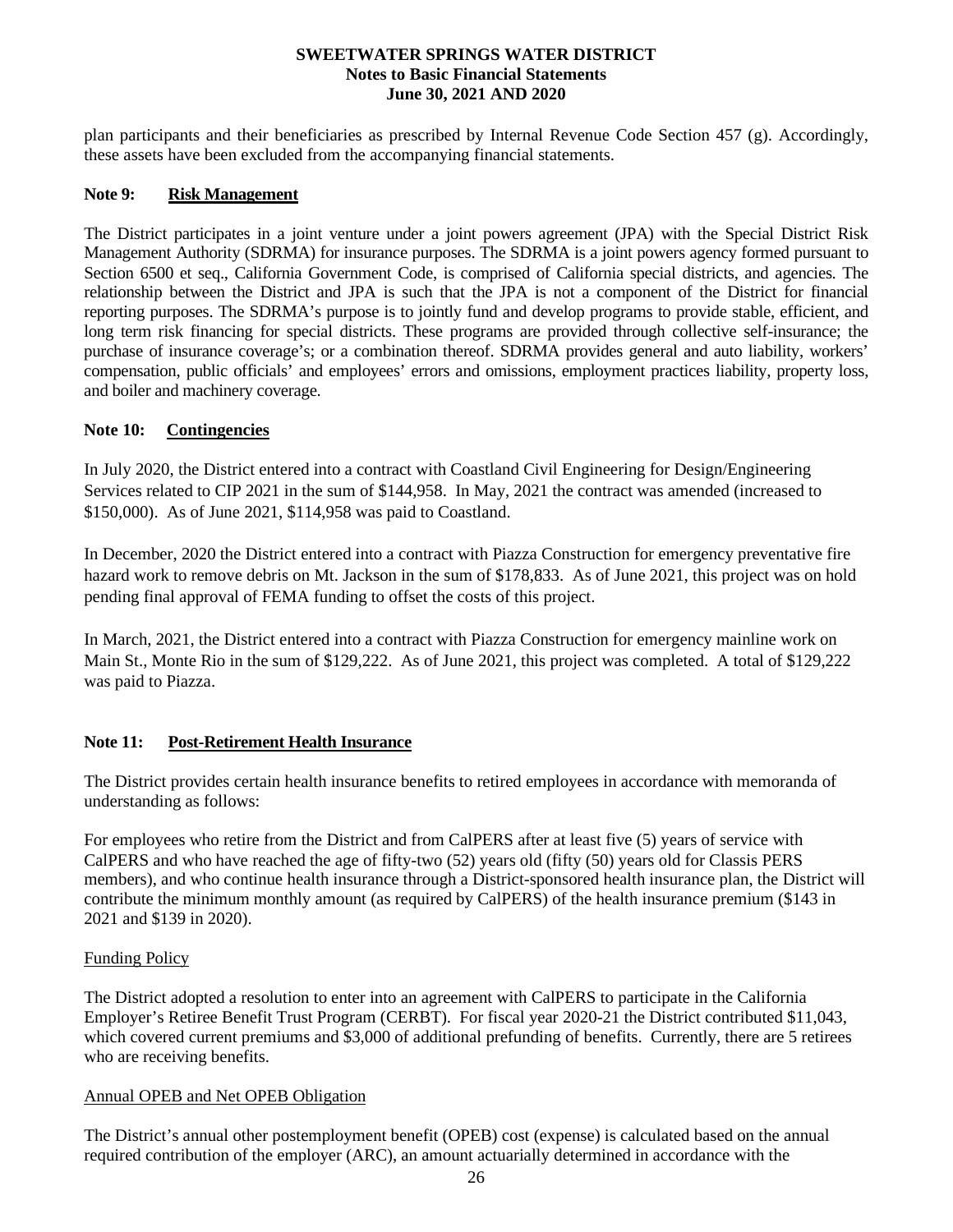parameters of GASB Statement No. 45's Alternative Measurement Method allowed for employers with less than 100 plan members. The ARC represents a level of funding that, if paid on an ongoing basis, is projected to cover normal cost each year and amortize any unfunded actuarial liabilities (or funding excess) over a period not to exceed thirty years. The following table shows the components of the District's annual OPEB cost for the fiscal year, the amount actually contributed to the plan, and changes in the District's net OPEB obligation:

| 5,475     |
|-----------|
| (300)     |
| 330       |
| 5,505     |
| (11,043)  |
| (5,538)   |
| (6,275)   |
| (11, 813) |
|           |

The District's annual OPEB cost, the percentage of annual OPEB cost contributed to the plan, and the net OPEB obligation for fiscal years 2018-19, 2019-20 and 2020-21 were as follows:

| Fiscal Year | Annual<br><b>OPEB Cost</b> | Percent of<br>Annual<br><b>OPEB Cost</b> | <b>OPER</b><br>Obligation<br>(Asset) |
|-------------|----------------------------|------------------------------------------|--------------------------------------|
| 6/30/2019   | 6,038                      | 130%                                     | (4,038)                              |
| 6/30/2020   | 6,839                      | 128%                                     | (6,983)                              |
| 6/30/2021   | \$5,503                    | 100%                                     | \$(11,813)                           |

#### Funded Status and Funding Progress

As of June 30, 2021, the most recent Alternate Measurement Method valuation date, the plan was 21.4% funded. The actuarial accrued liability for benefits was \$298,913, and the actuarial value of assets was \$63,884, resulting in an unfunded actuarial accrued liability (UAAL) of \$235,029. The covered payroll (annual payroll of active employees covered by the plan) was \$444,309, and the ration of the UAAL to the covered payroll was 52.9 percent.

The Alternate Measurement Method valuation of an ongoing plan involve estimates of the value of reported amounts and assumptions about the probability of occurrence of events far into the future. Examples include assumptions about future employment, mortality and the healthcare cost trend. Amounts determined regarding the funded status of the plan and the annual required contributions of the employer are subject to continual revision as actual results are compared with past expectations and new estimates are made about the future. The schedule of funding progress, presented as required supplementary information following the notes to the financial statements, present multi-year trend information about whether the actuarial value of plan assets is increasing or decreasing over time relative to the actuarial accrued liabilities for benefits.

#### Actuarial Methods and Assumptions

Projects of benefits for financial reporting purposes are based on the substantive plan (the plan as understood by the employer and the plan members) and include the types of benefits provided at the time of each valuation and the historical pattern of sharing of benefit costs between the employer and plan members to that point. The Alternate Measurement Method valuation methods and assumptions used include techniques that are designed to reduce the effects of short-term volatility in actuarial accrued liabilities and the actuarial value of assets, consistent with the long-term perspective of the calculations.